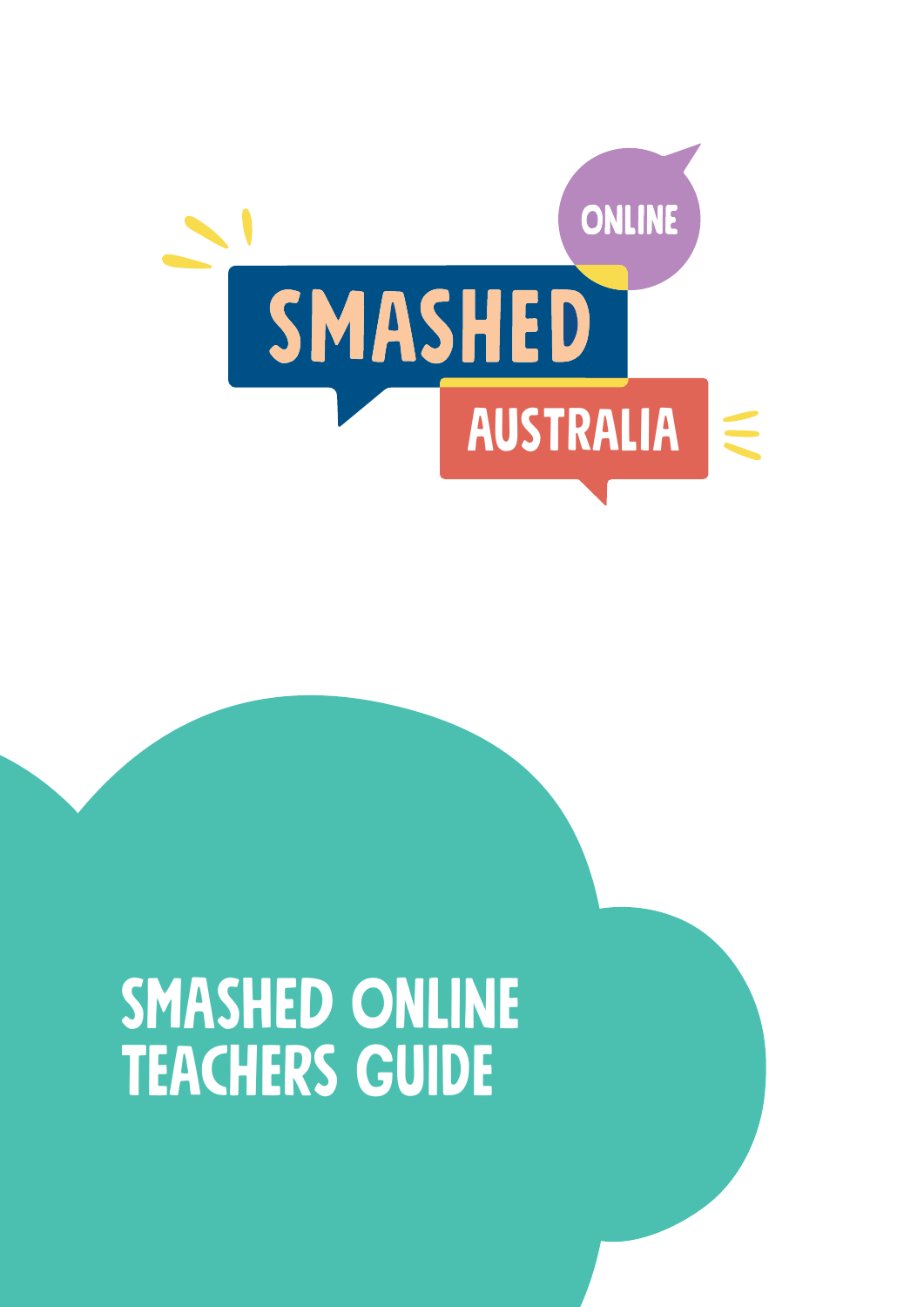### **OUR MANIFESTO**

Our Manifesto embodies our beliefs on how we tackle underage drinking and the sense of empowerment we want to create in young people.

### ALCOHOL & THE TEENAGE BRAIN

A teenager's brain will continue developing until their early 20s.

Critical areas that help them with learning, planning, emotional stability and memory are all still growing and forming. This means they are particularly vulnerable to long-term damage caused by underage drinking and the safest option for them is to abstain from drinking alcohol until they're at least 18.

### Smashed is a life-changing education

Tackling underage drinking with positive thinking

To create a generation prepared for peer pressure and armed against negative influence

Knowledge is power

WHEN YOU'RE STRUGGLING WITH DOUBT AND INDECISION BE primed with information and understanding

And when the world inevitably throws out choices be ready to make an informed one

Smashed. Alcohol education to empower a generation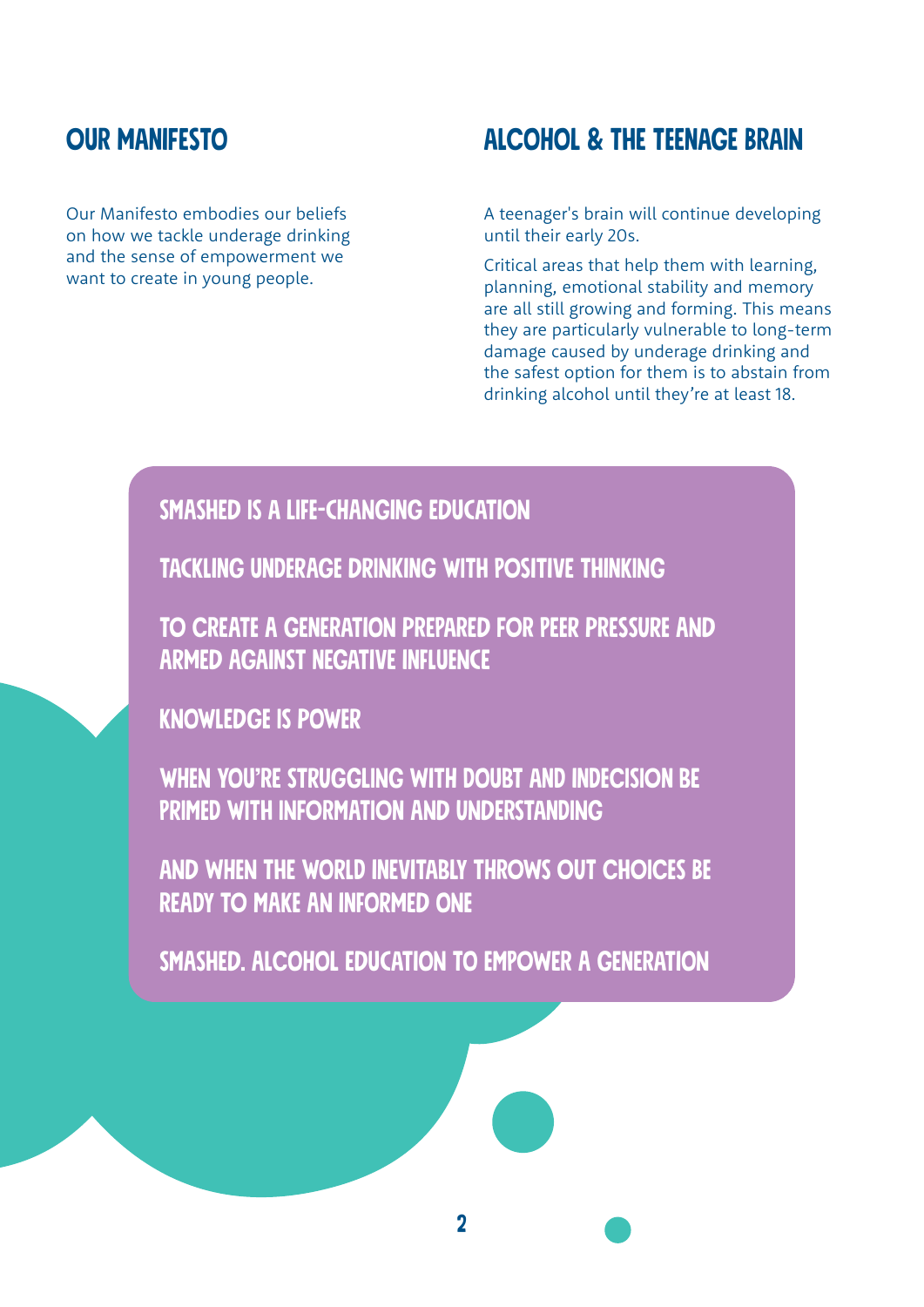# this guide includes



**LEARNING** aims and **OBJECTIVES** 

**HOW TO USE SMASHED ONLINE** 

# [Follow-on](#page-10-0) Lesson Plans

# **CURRICULUM LINKS**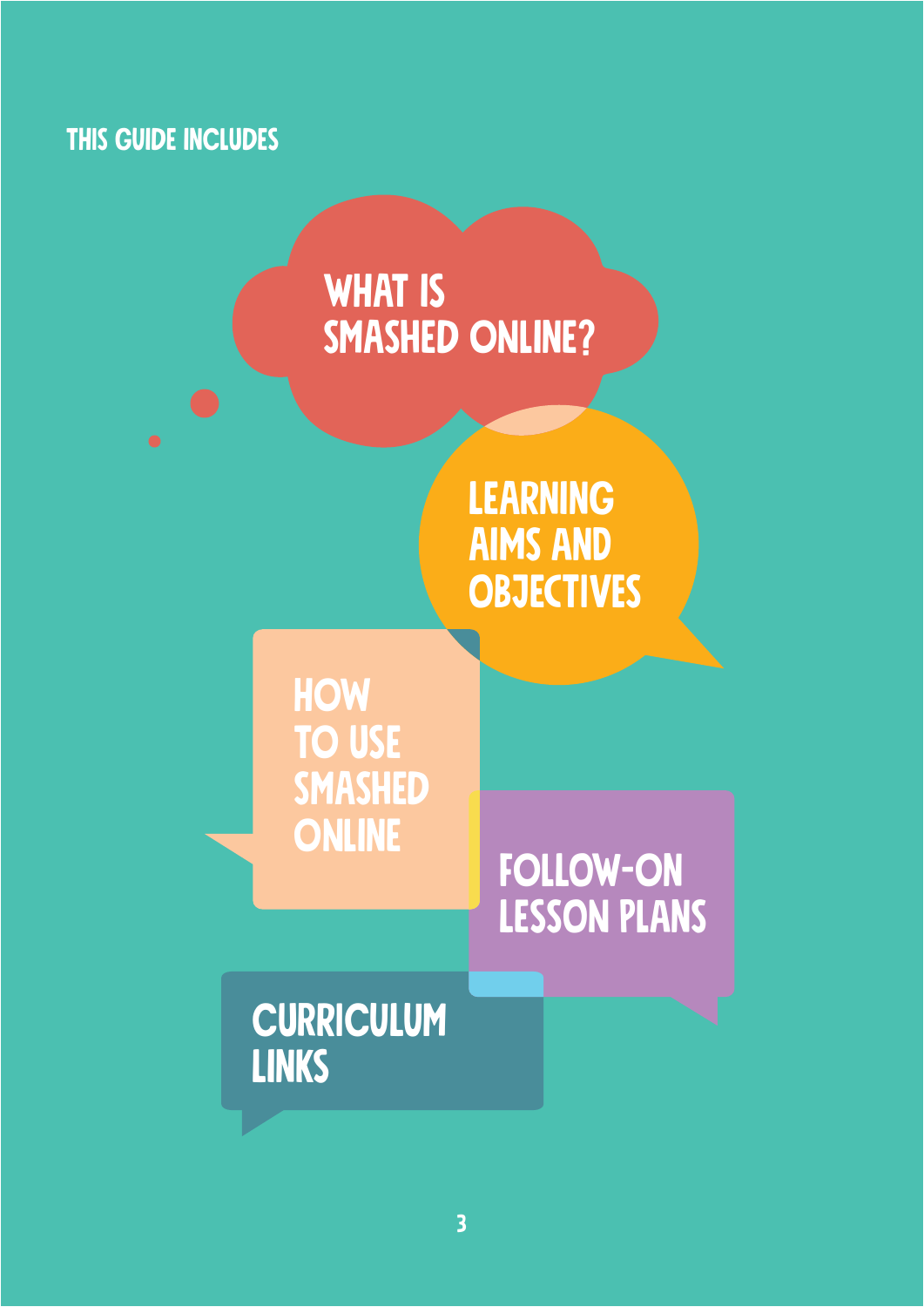# <span id="page-3-0"></span>**ALCOHOL**

### **MENTAL HEALTH** & WELLBEING

# **RELATIONSHIPS**

**SAFETY** 



### WHAT IS SMASHED ONLINE?

Fresh, fun and engaging, Smashed Online combines engaging drama and interactive learning tools. It tells a powerful and realistic story of young people and alcohol. Learners stop and ask, 'What if that was me?' in a 60 minute e-learning course.

Smashed Online is aligned to the current ACARA HPE curriculum. Year 8 & 9 links can be found on page 23;

#### **STRANDS**

- health, wellbeing & relationships
- healthy, safe & active lifestyles

#### SKILL DOMAINS

- self-management
- interpersonal
- **Key Themes**

BUILDING STUDENTS KNOWLEDGE, UNDERSTANDING, SKILLS & ATTITUDES NEEDED TO ENHANCE THEIR OWN AND OTHERS' HEALTH, SAFETY & WELLBEING IN VARIED AND CHANGING CONTEXTS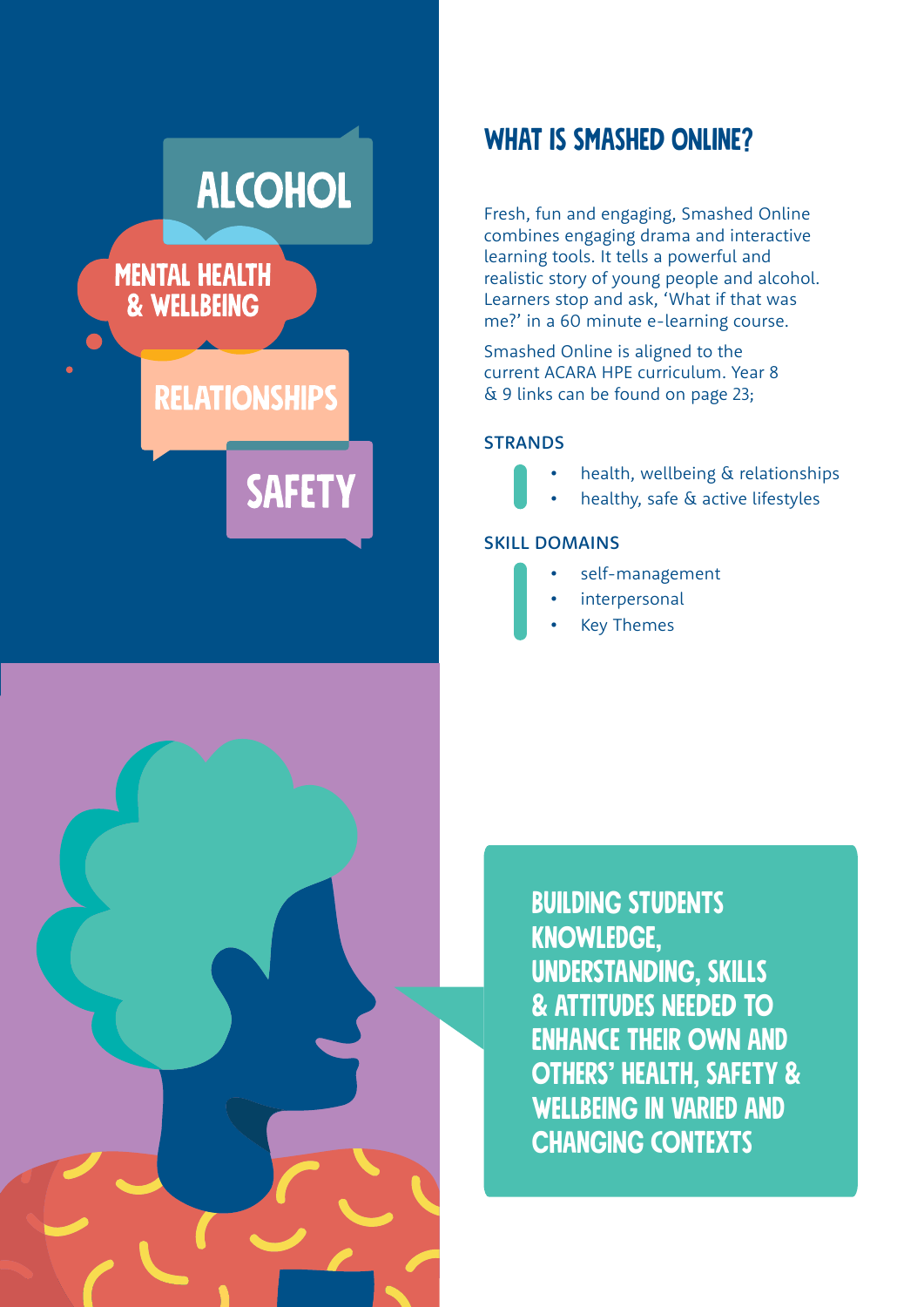### <span id="page-4-0"></span>LEARNING AIMS

- Raise awareness of key facts surrounding alcohol awareness.
- Identify and explore the causes for alcohol misuse.
- Explore potential outcomes for individuals and others when participating in risky behaviour involving alcohol.
- Explore peer pressure including the role of the media and social media.
- Explore what sexual harassment is and looks like.
- Raise awareness of personal responsibility in making decisions about alcohol.
- Signpost support networks available in relation to alcohol.

## How to use Smashed Online

### Individual Students

Total time - 45-60 minutes

- Email the course link to students
- Students sign up anonymously
- Students complete Smashed Online in their own time
- They will be prompted to answer simple questions so we can monitor student progress
- They can use helpful links for additional information, advice and guidance

Suggestion – before the students complete the course, Watch Film one – 'The Incident', together as a class and run a discussion around what they think has happened.

This film is also available via ClickView.

#### AWARENESS OBJECTIVES:

- Involve participants in a fun and engaging participatory theatre and teaching experience.
- Promote and facilitate discussion surrounding the key themes of the alcohol awareness program.
- Encourage the participants to think for themselves and make informed educated decisions.
- Provide a rehearsal for reality.
- Explore key themes in a safe environment.

#### **Suggestion**

To ensure that your students have completed the program to the end, ask them to screenshot, email or print the completion certificate received at the end of the course.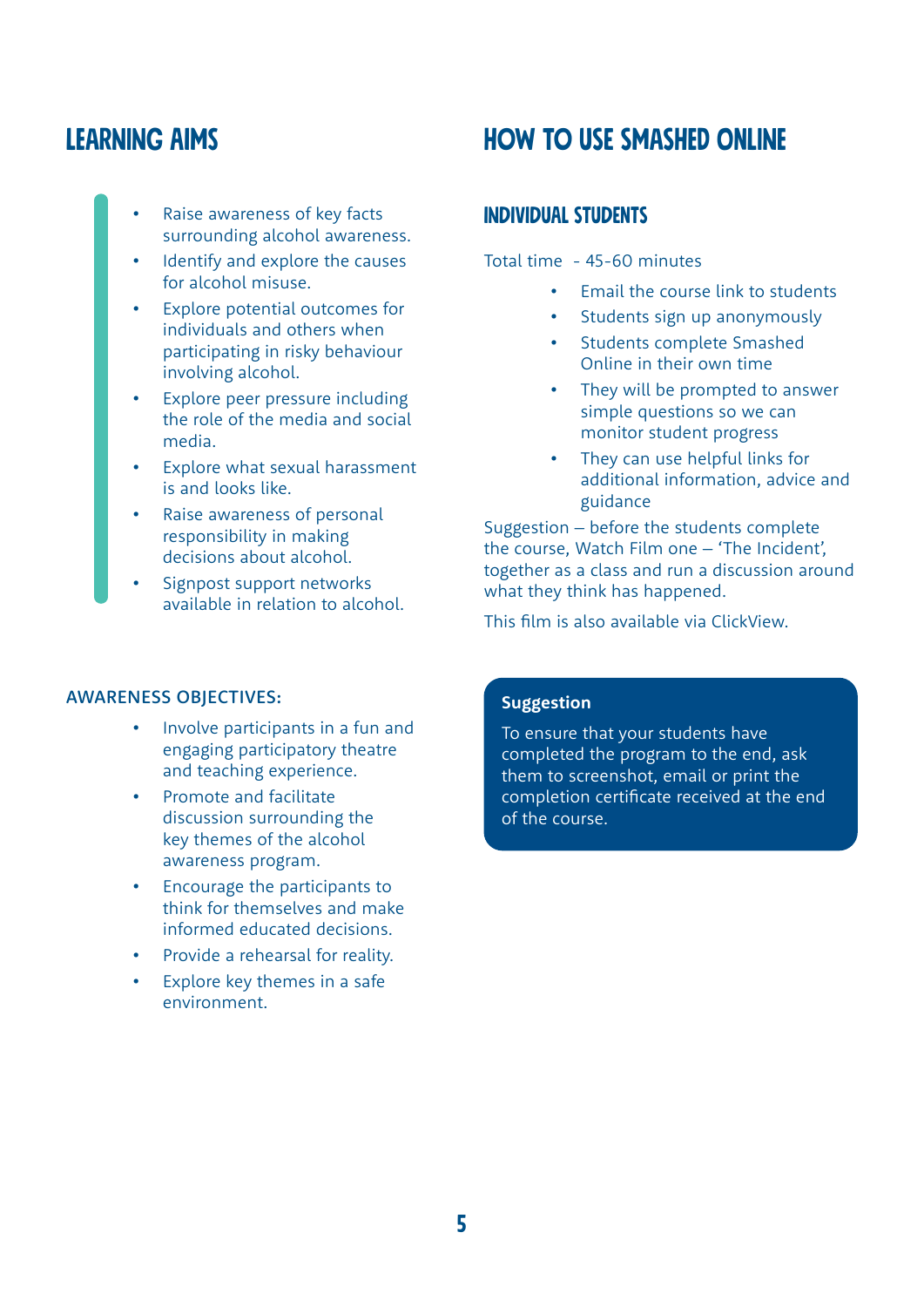## How to use Smashed Online

### Whole Class sessions

#### **Total time - 60-90 minutes**

Use an interactive Whiteboard or projector to complete the course together as a group.

Sign in using the 'Are you a teacher?' button in advance and register the class size.

For us to monitor how many students are using Smashed online, please register each class separately.

- Smashed is split up into 4 chapters which all start with a short film.
- You can pause Smashed at any time for class discussion or to rewatch any sequences.
- Clicking on the 'menu' icon in the top right of the screen will show you how far through the program you are and enable you to revisit any parts already completed.
- If you want to split the course into more than one lesson, simply logout when you want to take a break. When you log back in Smashed online will continue from where you left off.
- You will receive a completion certificate at the end of the course to incentivise class participation and full course completion.

#### **Survey Poll**

Before you begin a session you need to follow the prompts and ask the class 3 questions. Once you have recorded the results you can move on to the first film.



We will ask these questions again at the end and you will be able to download the results to see how much your students have learnt.

**It is important for us to evaluate the effectiveness of the program that you complete both the pre and post polls and accurately record the number of student responses to each question.**

To keep their answers anonymous, follow [the](https://indd.adobe.com/view/d607ab6a-8c55-4253-b2ca-127964afff53)  [link](https://indd.adobe.com/view/d607ab6a-8c55-4253-b2ca-127964afff53) to use our simple Heads Down Hands Up activity!

Once you have completed the student poll your class is ready to start their Smashed online eLearning journey. Just follow the prompts to continue.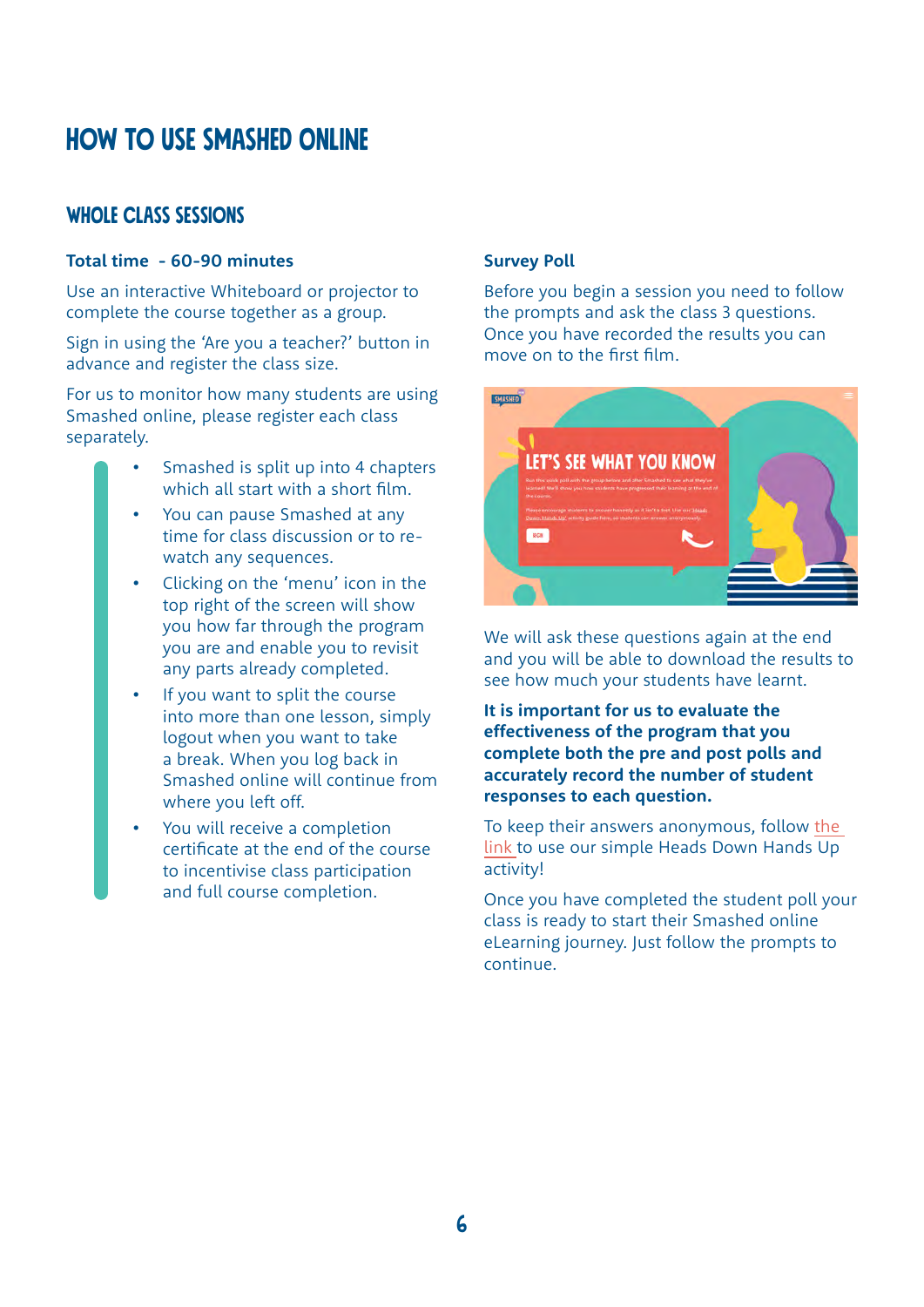#### Part 1 - The incident

#### CHOOSE A CHARACTER TO FOLLOW

Following the opening film you will be asked to choose one of the 3 characters. Selecting a character will play a short film focusing on the background of that characters journey.

You can ask the class to vote on which character(s) to watch or you can watch all 3.

#### **SUGGESTION**

For this first section it is a good idea to watch all 3 characters. This will give the students a good background for the whole story and help them decide which character they want to follow later on.

**Please note following all 3 characters throughout the course will increase the duration to approx. 90 minutes.**

#### INTERACTIVE PHONE CONVERSATIONS

Pressing continue at the end of each of these films will initiate a phone conversation with the featured character. To interact with the character you simply select a response to their questions or statements. There are several points of interaction in each phone conversation.

#### **SUGGESTION**

Suggestion – ask for a volunteer from the class who will decide on the response and interact with the character.



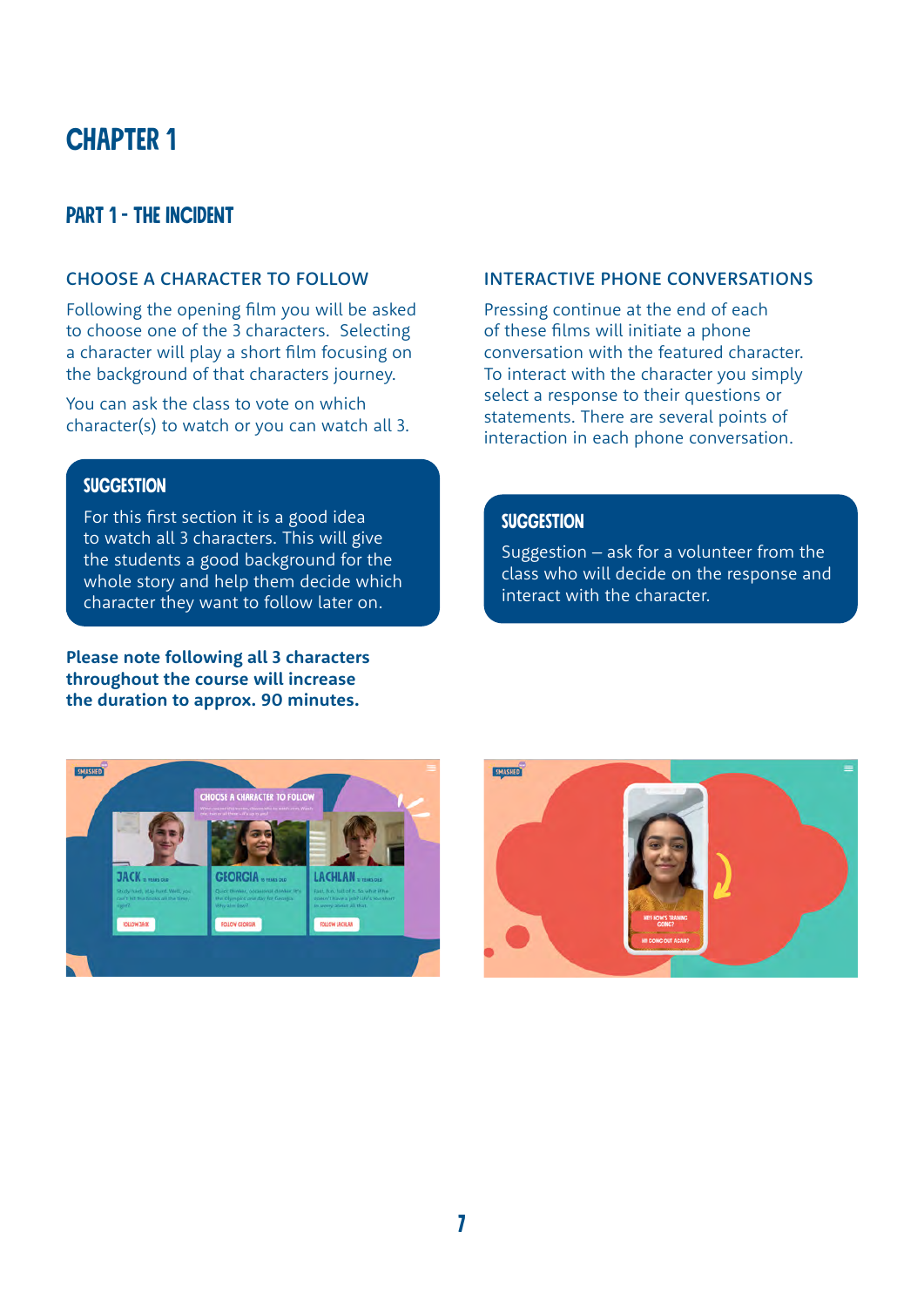### Part 2 - The Park

Pressing continue at the end of the film will initiate 2 discission questions.

- Why do you think Jack drinks alcohol?
- Can you think of times when you have been pressured into doing something you didn't want to do by friends or family?

#### **SUGGESTION**

Ask the class to discuss the first question in small groups for a few minutes BEFORE you click 'Ask Away'.

Moving on from the discussion section you will once again be asked to:

**Choose a character, watch the next part of their journey and take part in an interactive phone conversation.** 

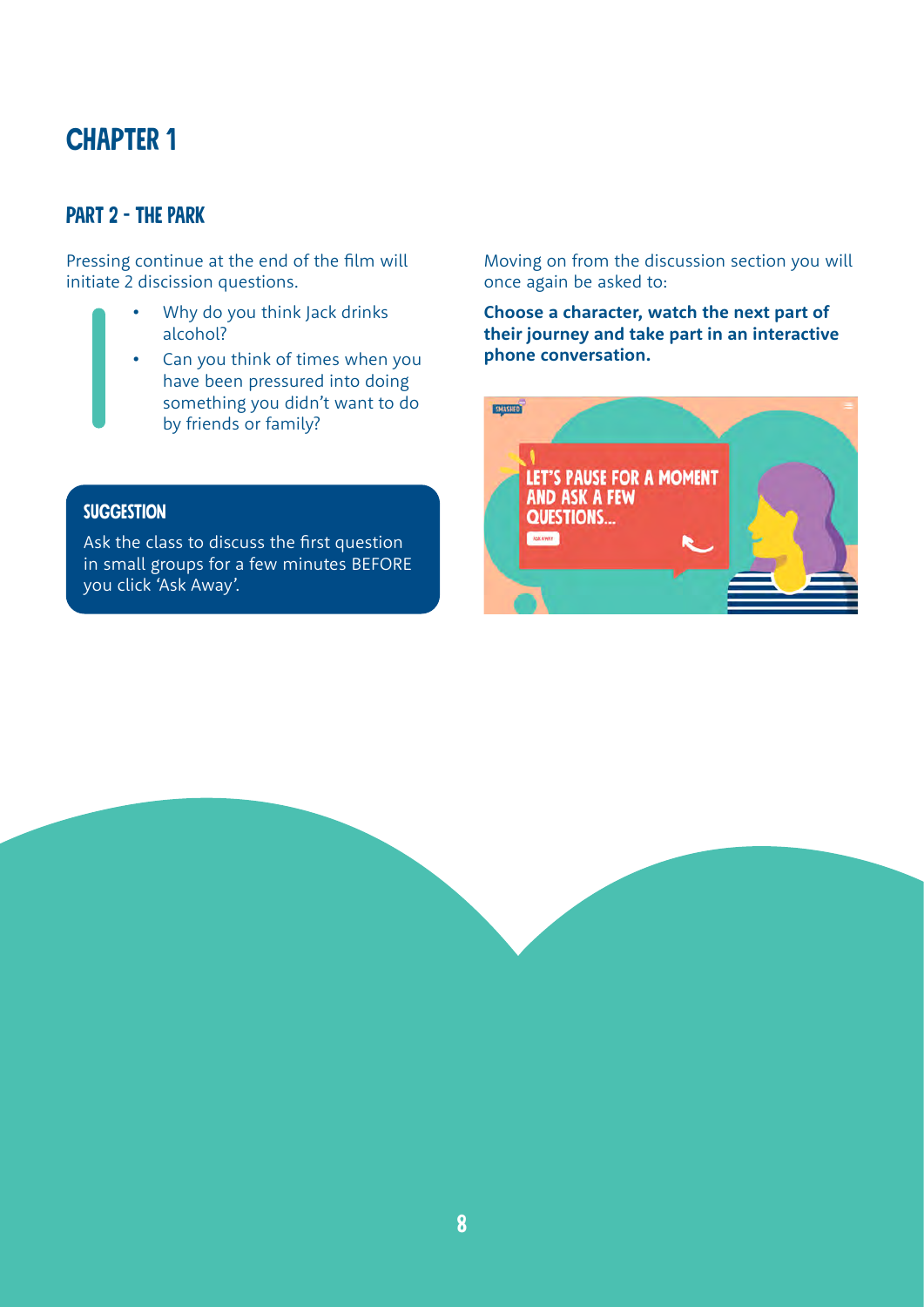### Part 1 - Rough Day

Pressing continue will initiate an interactive quiz in the form of Georgia's homework.

There are 6 multiple choice questions and the results are revealed after all 6 questions have been answered.

# **CHAPTER 2**

### Part 2 - Big night, big consequences

Pressing continue will initiate a series of 6 social media images that the characters posted during their night out. Scrolling through the social media feed you are asked to click on the images that show illegal behaviour. The correct answers will be revealed when you click submit at the end of the news feed.

#### **SUGGESTION**

You could either read the questions to the whole class and ask for a show of hands or split the class into teams and run the section as a trivia quiz.



#### **SUGGESTION**

Ask someone to briefly describe what they see happening in each image and have a class discussion and vote on whether it is illegal or not.

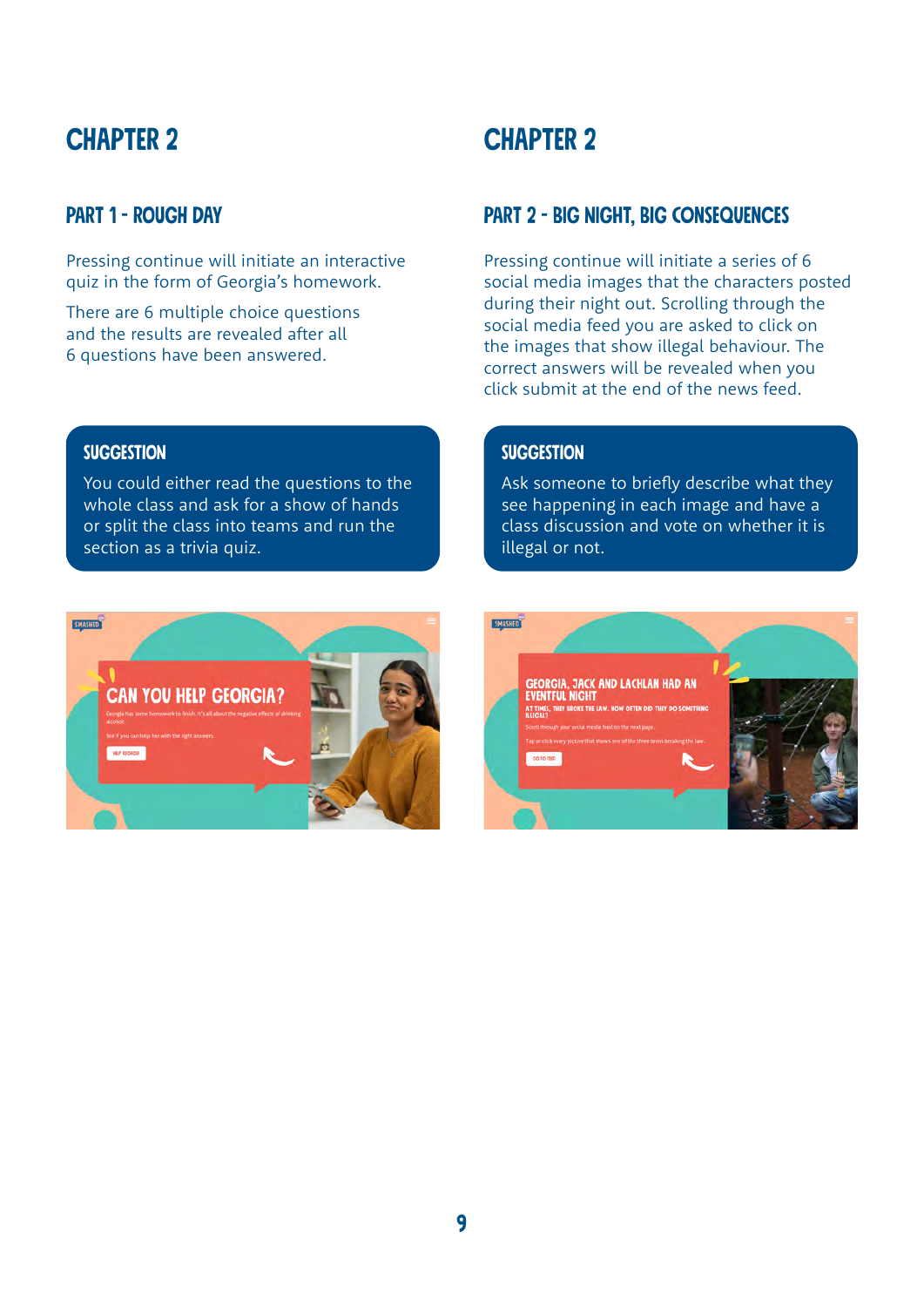### Part 1 - The argument

Pressing continue at the end of this film will initiate a phone conversation with Jack, followed by a phone conversation with Jack's Dad.

The end of this section is a chance to pause and reflect on the best ways to get support if you're worried about you or your friend's drinking.



#### CHOOSE A CHARACTER

You will once again be asked to choose a character. Selecting a character will play a short film focusing on the next part of the characters journey. You can ask the class to decide which character(s) to watch or you can watch all 3.

# **CHAPTER 4**

### Part 1 - The Party

#### CHOOSE A CHARACTER

Choosing a character in this section will initiate a phone conversation to explore the consequences the incident at the party has had on the lives of the characters.

#### **SUGGESTION**

Whilst you can choose which character to interact with we would suggest exploring all 3.

The final part of the program is to repeat the student poll from the beginning and see what the students have learnt.

**It is important for us to evaluate the effectiveness of the program that you complete this and accurately record the number of student responses to each question.**

Remember, you will be able to download the results to see how much your students have learnt immediately after you enter the results of the poll.



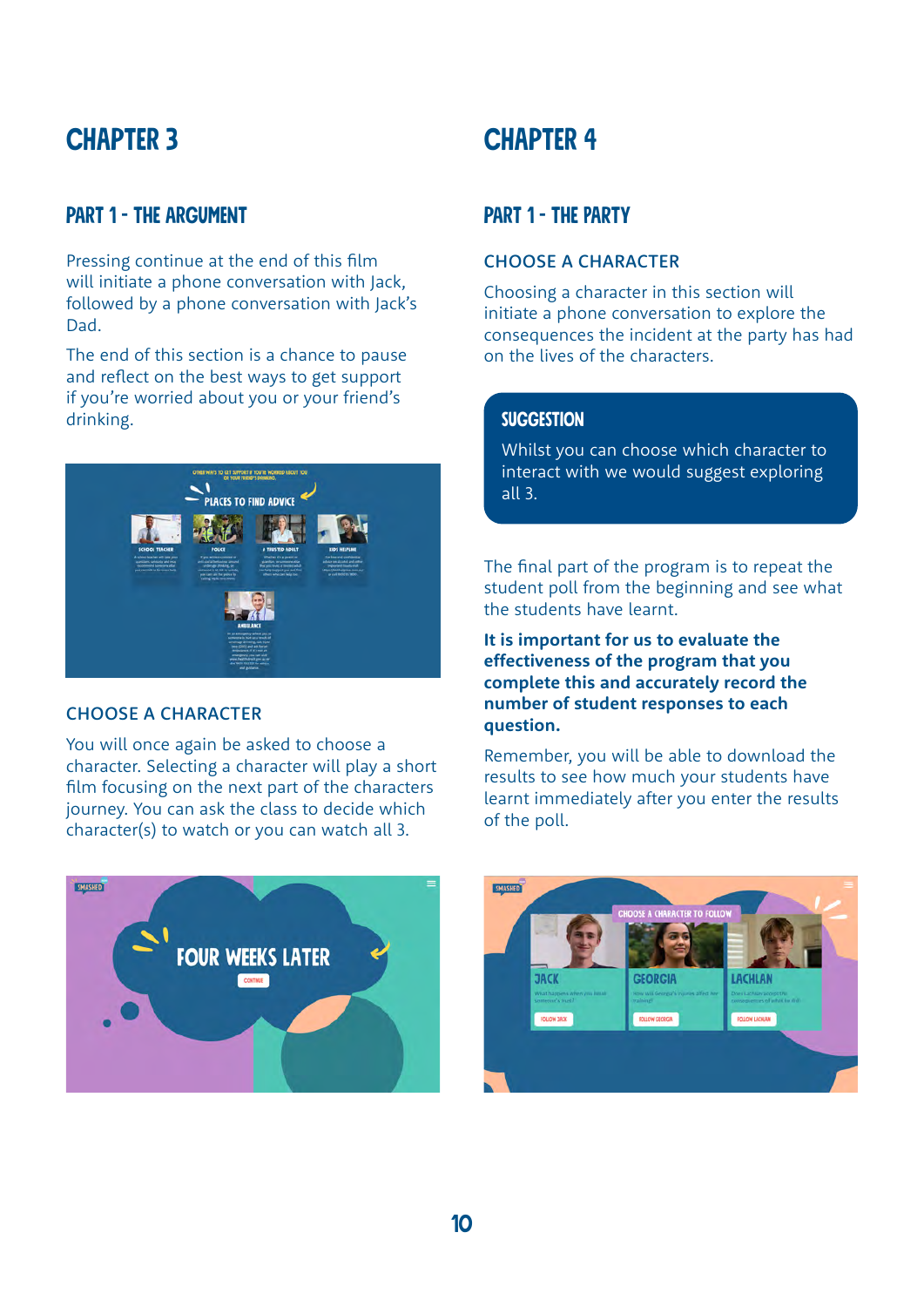# <span id="page-10-0"></span>Follow-on Lesson 1

### WHAT DO WE KNOW?

| <b>Learning</b><br>objectives | Students explore negative effects of alcohol and gain an understanding of terms<br>relating to alcohol awareness                                                                                                                                                                                                                                                                                                                                                                                                                                                                                                                                                                                                                                                                                                                                                             |
|-------------------------------|------------------------------------------------------------------------------------------------------------------------------------------------------------------------------------------------------------------------------------------------------------------------------------------------------------------------------------------------------------------------------------------------------------------------------------------------------------------------------------------------------------------------------------------------------------------------------------------------------------------------------------------------------------------------------------------------------------------------------------------------------------------------------------------------------------------------------------------------------------------------------|
| <b>Learning</b><br>outcomes   | All students will gain knowledge of key terms relating to alcohol awareness. All<br>students will have an understanding of the negative effects of alcohol and alcohol<br>misuse.                                                                                                                                                                                                                                                                                                                                                                                                                                                                                                                                                                                                                                                                                            |
|                               | <b>STARTER ACTIVITY</b>                                                                                                                                                                                                                                                                                                                                                                                                                                                                                                                                                                                                                                                                                                                                                                                                                                                      |
| <b>Duration</b>               | 10 minutes                                                                                                                                                                                                                                                                                                                                                                                                                                                                                                                                                                                                                                                                                                                                                                                                                                                                   |
| <b>Resources</b>              | <b>Nil</b>                                                                                                                                                                                                                                                                                                                                                                                                                                                                                                                                                                                                                                                                                                                                                                                                                                                                   |
| <b>Activity</b>               | Did the characters in Smashed know or understand the facts about alcohol? What do<br>you think they did and didn't they know? What attitudes did they display towards it?                                                                                                                                                                                                                                                                                                                                                                                                                                                                                                                                                                                                                                                                                                    |
|                               | <b>MAIN ACTIVITY</b>                                                                                                                                                                                                                                                                                                                                                                                                                                                                                                                                                                                                                                                                                                                                                                                                                                                         |
| <b>Duration</b>               | 40 minutes                                                                                                                                                                                                                                                                                                                                                                                                                                                                                                                                                                                                                                                                                                                                                                                                                                                                   |
| <b>Resources</b>              | Lesson Resource 1 - Quiz questions<br>Board and marker                                                                                                                                                                                                                                                                                                                                                                                                                                                                                                                                                                                                                                                                                                                                                                                                                       |
| <b>Activity</b>               | Run a team quiz about alcohol using the resource provided. Put the class into small<br>teams with one student allocated to write the answers on behalf of their team. Each<br>team must give itself a name written at the top of their answer paper. Run through<br>all questions, reading out the questions (trivia style) and allowing time for each team<br>to discuss and write down an answer (15 mins).<br>Run through the answers with each group marking another group's work. They then<br>hand back their sheets to the original team, and you can compare marks and even<br>create an award for the winning group (10 mins).<br>On the quiz sheet there are also further discussion points relating to the questions.<br>These refer to the play and act as catalyst for promoting further detailed discussion<br>relating to the play and its content (10 mins). |
|                               | <b>REVIEW, REFLECT AND ASSESS</b>                                                                                                                                                                                                                                                                                                                                                                                                                                                                                                                                                                                                                                                                                                                                                                                                                                            |
| <b>Duration</b>               | 10 minutes                                                                                                                                                                                                                                                                                                                                                                                                                                                                                                                                                                                                                                                                                                                                                                                                                                                                   |
| <b>Resources</b>              | Board and marker                                                                                                                                                                                                                                                                                                                                                                                                                                                                                                                                                                                                                                                                                                                                                                                                                                                             |
| <b>Activity</b>               | In pairs the students have three minutes to identify three key words, facts or other<br>things they have learnt. Get feedback from as many pairs as possible. Write key<br>points on the board.                                                                                                                                                                                                                                                                                                                                                                                                                                                                                                                                                                                                                                                                              |
|                               | <b>EXTENSION ACTIVITY</b>                                                                                                                                                                                                                                                                                                                                                                                                                                                                                                                                                                                                                                                                                                                                                                                                                                                    |
| <b>Activity</b>               | Students design a poster or leaflet aimed at young people highlighting the dangers<br>of underage drinking. Students are expected to research salient facts and think about<br>a design appropriate to their target audience. Students can share their designs via<br>appropriate social media.                                                                                                                                                                                                                                                                                                                                                                                                                                                                                                                                                                              |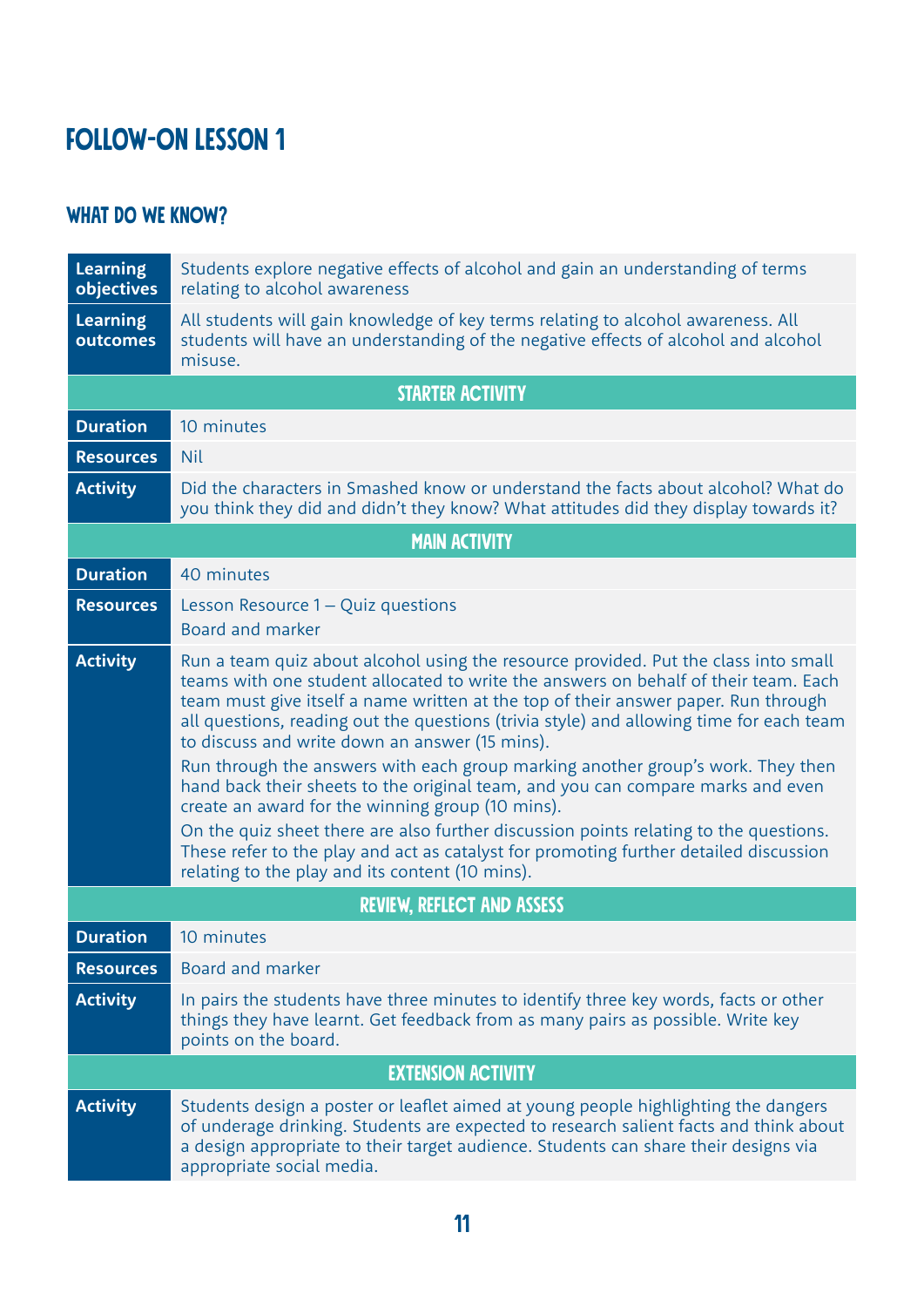### Lesson 1 – Resource

#### QUIZ QUESTIONS

**1.** True or False: More young people have tried cigarettes than have tried alcohol.

False. More young people try alcohol than cigarettes.

**2.** True or False: Alcohol is a drug.

True. Alcohol is a depressant that affects your body's central nervous system.

- **3.** What percentage of teenagers (12-17) don't drink alcohol?
	- **a.** 12%
	- **b.** 38%
	- **c.** 82%

b. 82% of teenagers reported that they abstain from drinking alcohol.

**4.** What is the average age that Australian teenagers try alcohol for the first time?

16.1 years old

- **5.** How many deaths per year in Australia are alcohol or illicit drugs related?
	- **a.** 600
	- **b.** 6,000
	- **c.** 6,600

c. In 2011, Alcohol and illicit drugs were responsible for 6,660 deaths (4.5% of all deaths) in Australia)

**6.** True or False: If you are 16 you can buy alcohol from a bottle shop.

False. You have to be 18 to buy alcohol anywhere in Australia.

- **7.** Approximately what percentage of roadside fatalities are attributed to drink driving each year?
	- **a.** 10%
	- **b.** 20%
	- **c.** 30%
	- c. 30%
- **8.** Which drink has less alcohol?
	- **a.** A schooner of full-strength beer
	- **b.** a glass of red wine
	- **c.** a single serve (30ml) of vodka

a. A single serve (30ml) of vodka has 1 standard drink, whereas a schooner of fullstrength beer has 1.6 standard drinks, and a glass of red wine has 1.5 standard drinks.

- **9.** After drinking one schooner of full-strength beer, how long will it take before the alcohol is completely processed by the body?
	- **a.** Approx. 30 minutes
	- **b.** Approx. 1 hour
	- **c.** Approx. 1.5 hours

c. The liver can process about 1 standard drink per hour and starts approximately 20 minutes after the drink has been consumed. With 1.6 standard drinks in one schooner of full-strength beer, it will take over 1.5 hours to be processed by the body.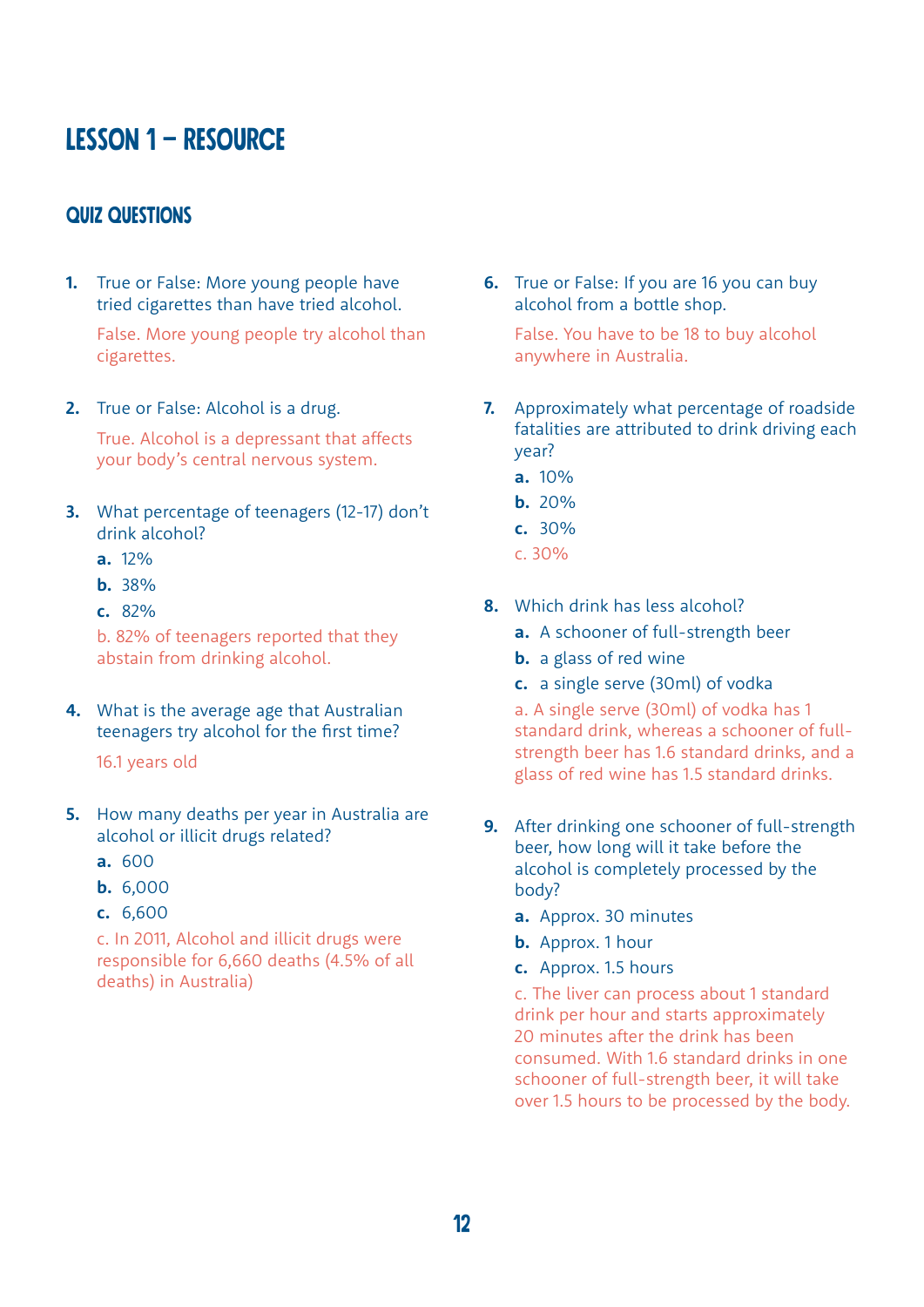**10.** True or False: You cannot overdose on alcohol.

False. A hangover is an alcohol overdose when the body cannot cope with the alcohol in the system. More serious overdoses can lead people to lose consciousness and have to go to hospital.

**11.** True or False: A young person who drinks alcohol is more likely to smoke or take drugs.

True. More young drinkers smoke or take drugs than non-drinkers.

**12.** True or False. Alcohol can contribute to the spread of sexually transmitted diseases like HIV/AIDS, Hepatitis C and Chlamydia.

True. Alcohol lowers people's inhibitions and affects their judgements. This leads to people having unprotected sex and the spread of sexually transmitted infections.

#### FURTHER POINTS FOR DISCUSSION

- How were the characters judgements affected by alcohol in the story?
- When did an 'overdose' take place in the story and why?
- Did the characters understand all the facts about alcohol?
- Were the characters acting illegally in the story? If so, what were they doing?

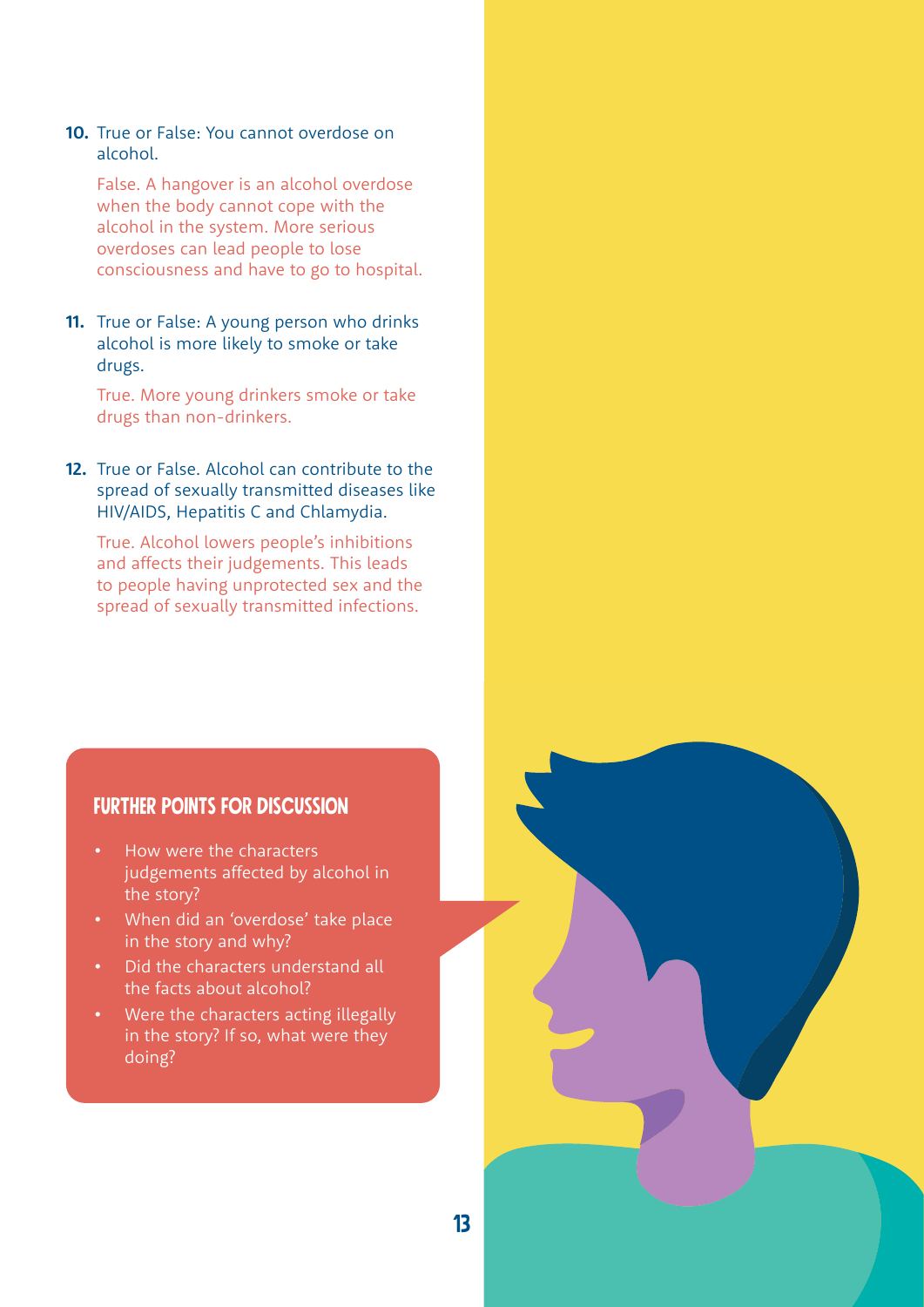# Follow-on Lesson 2

### WHAT INFLUENCES US?

| <b>Learning</b><br>objectives | Students explore feelings and influences (including social media) involved in peer<br>pressure.                                                                                                                                                                                                                                                                                                                                                                                                                                                                                                                                                                                                                                                                                                                                                                                                                                                                                                                                         |
|-------------------------------|-----------------------------------------------------------------------------------------------------------------------------------------------------------------------------------------------------------------------------------------------------------------------------------------------------------------------------------------------------------------------------------------------------------------------------------------------------------------------------------------------------------------------------------------------------------------------------------------------------------------------------------------------------------------------------------------------------------------------------------------------------------------------------------------------------------------------------------------------------------------------------------------------------------------------------------------------------------------------------------------------------------------------------------------|
| <b>Learning</b><br>outcomes   | All students will have an understanding of peer pressure.<br>All students have an understanding of the importance of making informed,<br>independent choices, and our responsibility to ourselves in making choices.                                                                                                                                                                                                                                                                                                                                                                                                                                                                                                                                                                                                                                                                                                                                                                                                                    |
|                               | <b>STARTER ACTIVITY</b>                                                                                                                                                                                                                                                                                                                                                                                                                                                                                                                                                                                                                                                                                                                                                                                                                                                                                                                                                                                                                 |
| <b>Duration</b>               | 10 minutes                                                                                                                                                                                                                                                                                                                                                                                                                                                                                                                                                                                                                                                                                                                                                                                                                                                                                                                                                                                                                              |
| <b>Resources</b>              | Smashed Online Film- Chapter One Part II                                                                                                                                                                                                                                                                                                                                                                                                                                                                                                                                                                                                                                                                                                                                                                                                                                                                                                                                                                                                |
| <b>Activity</b>               | Class re-watches the film. Students work in groups of between 4 and 6 writing down<br>a list of people and 'things' that influenced Jack in the story. The teacher encourages<br>broad thinking about what influences us as individuals - the weather, the news,<br>an argument, friends, social-media etc. Students should rank these in order of<br>importance. Discussion. Why do things influence us? Why and how are we influenced<br>by Social Media? What is the word for when friends influence us?                                                                                                                                                                                                                                                                                                                                                                                                                                                                                                                             |
|                               | <b>MAIN ACTIVITY</b>                                                                                                                                                                                                                                                                                                                                                                                                                                                                                                                                                                                                                                                                                                                                                                                                                                                                                                                                                                                                                    |
| <b>Duration</b>               | 40 minutes                                                                                                                                                                                                                                                                                                                                                                                                                                                                                                                                                                                                                                                                                                                                                                                                                                                                                                                                                                                                                              |
| <b>Resources</b>              | Lesson 2 Resource, 5 biscuits                                                                                                                                                                                                                                                                                                                                                                                                                                                                                                                                                                                                                                                                                                                                                                                                                                                                                                                                                                                                           |
| <b>Activity</b>               | Simple role play. Refer to the Teacher Resource 2. Ask for five volunteers and run the<br>role play.<br>Discussion. How did volunteer #5 feel during the role play? How powerful can peer<br>pressure be? What kind of person do we have to be to resist it and make our own<br>informed decisions? Imagine the biscuits were alcohol. Refer to Jack. (20 mins)<br>Divide students into A's / B's. A's have to think of as many reasons that 'Jack' should<br>drink, and B's all the reasons why he shouldn't. Then with A's on one side and B's on<br>the other, a volunteer walks the 'conscience alley' listening to an argument on each<br>side for every step. The volunteer now walks the other way down the `conscience<br>alley' this time with everyone speaking their arguments at the same time. Students<br>should think about how they persuade someone to do something which should<br>be reflected in tone of voice in the exercise. How does the volunteer feel? What<br>arguments stand out from either side (20 mins) |
|                               | <b>REVIEW, REFLECT AND ASSESS</b>                                                                                                                                                                                                                                                                                                                                                                                                                                                                                                                                                                                                                                                                                                                                                                                                                                                                                                                                                                                                       |
| <b>Duration</b>               | 10 minutes                                                                                                                                                                                                                                                                                                                                                                                                                                                                                                                                                                                                                                                                                                                                                                                                                                                                                                                                                                                                                              |
| <b>Resources</b>              | <b>Nil</b>                                                                                                                                                                                                                                                                                                                                                                                                                                                                                                                                                                                                                                                                                                                                                                                                                                                                                                                                                                                                                              |
| <b>Activity</b>               | Review the students' understanding of the power of peer pressure, and the<br>importance of making our own informed decisions. What is our responsibility to<br>ourselves and to others?                                                                                                                                                                                                                                                                                                                                                                                                                                                                                                                                                                                                                                                                                                                                                                                                                                                 |
|                               | <b>EXTENSION ACTIVITY</b>                                                                                                                                                                                                                                                                                                                                                                                                                                                                                                                                                                                                                                                                                                                                                                                                                                                                                                                                                                                                               |
| <b>Activity</b>               | Students write a script in which one person tries to peer pressure the other person<br>into doing something the person is not entirely comfortable with. Students should<br>think about peer pressure tactics. The script can be performed by students and/or<br>filmed.                                                                                                                                                                                                                                                                                                                                                                                                                                                                                                                                                                                                                                                                                                                                                                |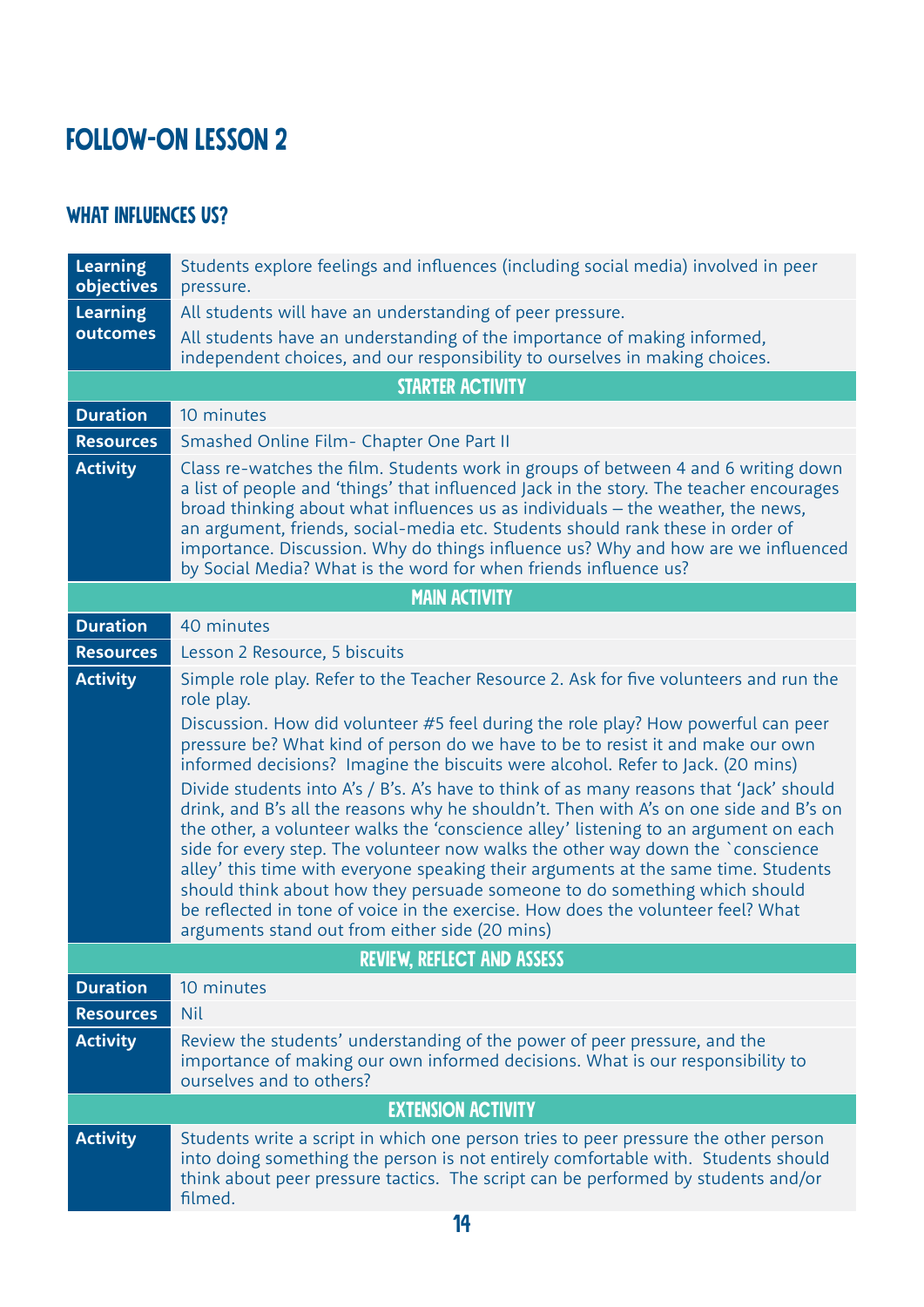### lesson 2 - resource

#### PEER PRESSURE EXERCISE

This simple and fun exercise will help students clearly identify with the power of peer pressure and how it can make us feel. Peer pressure is the most significant influence on young people's behaviours outside of the home. It is argued that it is in fact more powerful than parental influence entirely (in terms of teenage development).

#### PURPOSE

To identify how other people can influence our behaviour.

#### **DESCRIPTION**

Ask for five volunteers from the class prior to activity and explain the role play to the volunteers. Have them sit around a table upon which is placed a plate holding "wellness" biscuits. Distribute the instruction sheets (below) to the five students. Tell them not to show the instructions to anyone else.

Three of the volunteers (#1, #2, #3) will get instructions that read, "Take one wellness biscuit, eat it slowly, and try to persuade everyone else at the table to eat one."

The fourth volunteer (#4) will get instructions that say, "Wait two minutes, then take a biscuit."

The last volunteer's (#5) instructions will read, "You aren't sure about the biscuits and what they might do to you. Do not take a biscuit, no matter what."

#### TIMING

Run the activity for 5 minutes maximum.

#### **FFFDBACK**

Ask volunteer #5: How did you feel being pressured to do something you were told not to do?

Ask volunteer #4: How did you feel about giving in?

Ask volunteer #5: How did you feel when the person gave in?

Ask volunteers #1,#2,#3: How did you feel persuading others?

Ask all: Who makes your decisions?

How did peer pressure take place in the play? Was it obvious? Did it take place over time?

#### **EXTENSION**

This can be repeated with the whole class in groups to allow them all to either feel pressured or give pressure to others. You can alternate roles and explore the strategies the 4 and 5 characters can use to resist. What could they say?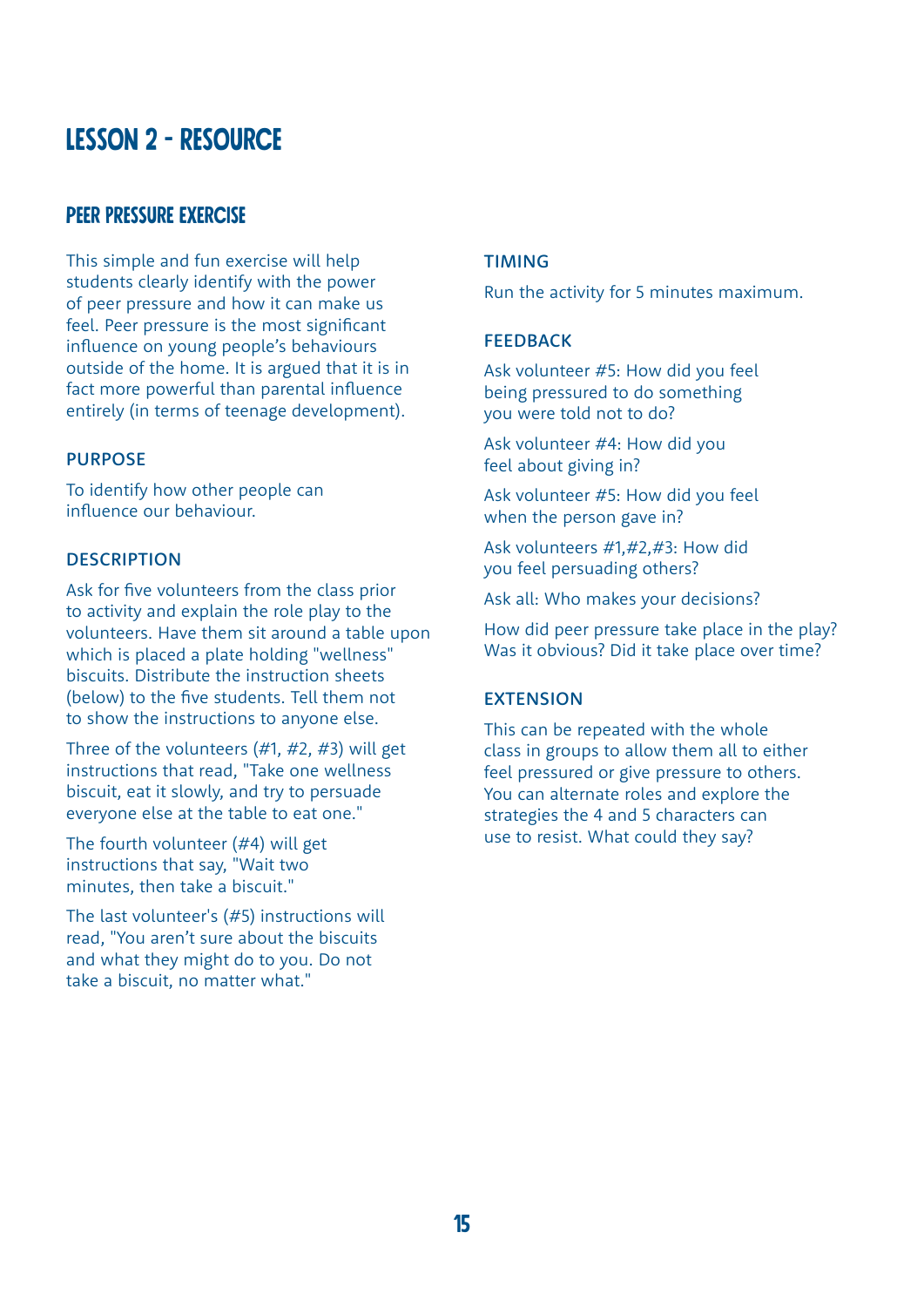# lesson 2 - resource

### copy and cut out for lesson 2

| <b>TAKE ONE WELLNESS BISCUIT, EAT</b><br>IT SLOWLY, AND TRY TO PERSUADE<br><b>EVERYONE ELSE AT THE TABLE TO EAT ONE</b> | <b>WAIT TWO MINUTES, THEN</b><br><b>TAKE A BISCUIT</b>                                                                      |
|-------------------------------------------------------------------------------------------------------------------------|-----------------------------------------------------------------------------------------------------------------------------|
| <b>TAKE ONE WELLNESS BISCUIT, EAT</b><br>IT SLOWLY, AND TRY TO PERSUADE<br><b>EVERYONE ELSE AT THE TABLE TO EAT ONE</b> | <b>YOU AREN'T SURE ABOUT THE BISCUITS</b><br>AND WHAT THEY MIGHT DO TO YOU, DO<br><b>NOT TAKE A BISCUIT, NO MATTER WHAT</b> |
| <b>TAKE ONE WELLNESS BISCUIT, EAT</b><br>IT SLOWLY, AND TRY TO PERSUADE<br><b>EVERYONE ELSE AT THE TABLE TO EAT ONE</b> |                                                                                                                             |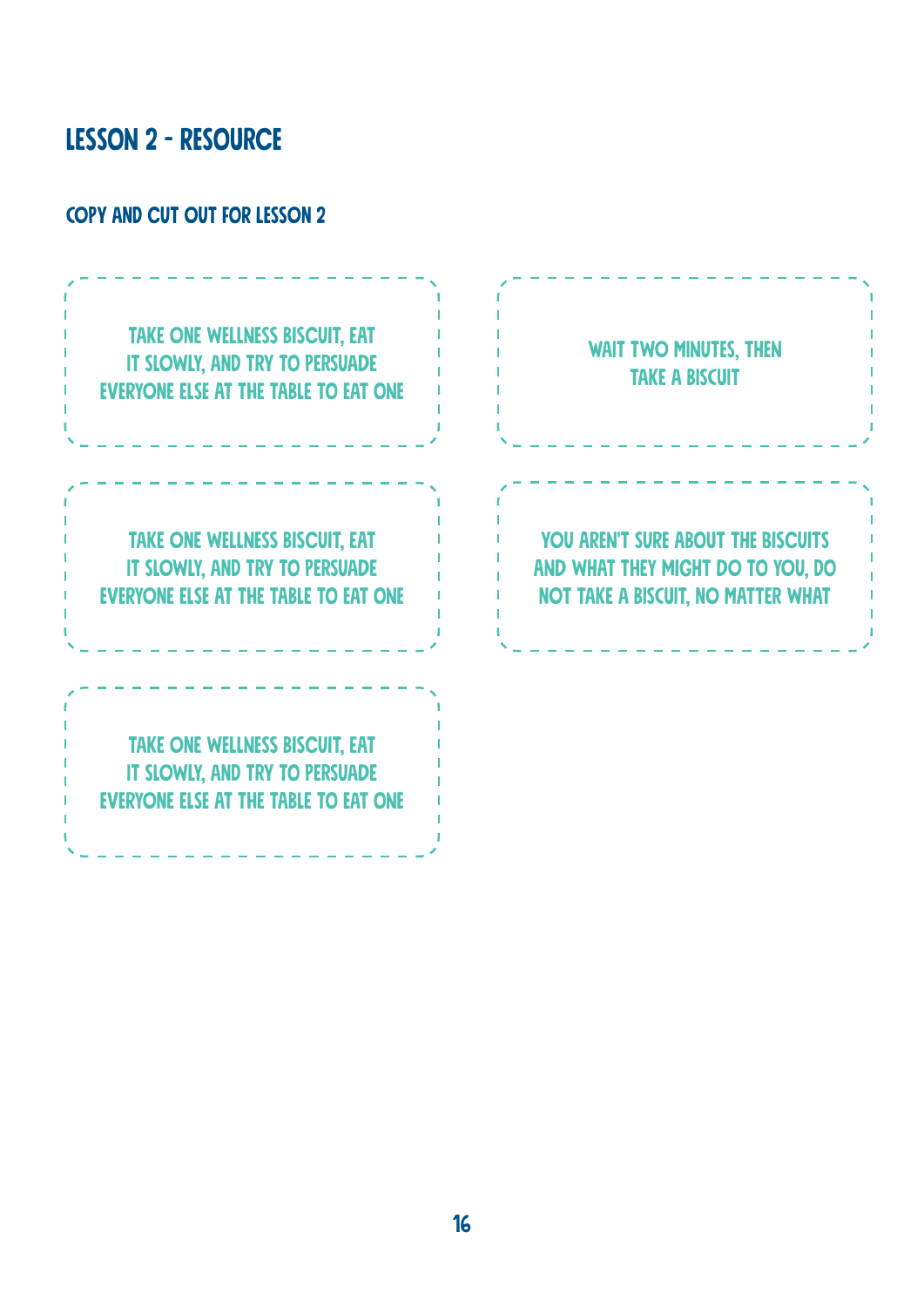# Follow-on Lesson 3

### WHAT COULD HAPPEN TO ME?

| <b>Learning</b><br>objectives | Students explore potential attitudes and feelings of someone misusing alcohol.<br>Students consider the impact alcohol misuse can have on many aspects of<br>someone's life                                                                                                                                                                                                                                                                                                                                                                                                                                                                                                                                                                                                                                                                                                                                                                                                                                                                                                                                                                                                                                                                                                                                                                                                                       |  |  |
|-------------------------------|---------------------------------------------------------------------------------------------------------------------------------------------------------------------------------------------------------------------------------------------------------------------------------------------------------------------------------------------------------------------------------------------------------------------------------------------------------------------------------------------------------------------------------------------------------------------------------------------------------------------------------------------------------------------------------------------------------------------------------------------------------------------------------------------------------------------------------------------------------------------------------------------------------------------------------------------------------------------------------------------------------------------------------------------------------------------------------------------------------------------------------------------------------------------------------------------------------------------------------------------------------------------------------------------------------------------------------------------------------------------------------------------------|--|--|
| <b>Learning</b><br>outcomes   | All students will have an understanding of the potential impact of alcohol misuse on<br>individuals and those around them.<br>All students will recognise the term "sexual harassment".                                                                                                                                                                                                                                                                                                                                                                                                                                                                                                                                                                                                                                                                                                                                                                                                                                                                                                                                                                                                                                                                                                                                                                                                           |  |  |
|                               | <b>STARTER ACTIVITY</b>                                                                                                                                                                                                                                                                                                                                                                                                                                                                                                                                                                                                                                                                                                                                                                                                                                                                                                                                                                                                                                                                                                                                                                                                                                                                                                                                                                           |  |  |
| <b>Duration</b>               | 15 minutes                                                                                                                                                                                                                                                                                                                                                                                                                                                                                                                                                                                                                                                                                                                                                                                                                                                                                                                                                                                                                                                                                                                                                                                                                                                                                                                                                                                        |  |  |
| <b>Resources</b>              | Smashed Online Film- Chapter Four - The Party                                                                                                                                                                                                                                                                                                                                                                                                                                                                                                                                                                                                                                                                                                                                                                                                                                                                                                                                                                                                                                                                                                                                                                                                                                                                                                                                                     |  |  |
| <b>Activity</b>               | Re watch the film. Ask the students to discuss each character, and the impact that<br>alcohol misuse is has had on them. How did they change throughout the story?<br>Attitudes, behaviours, and emotions.<br>Thinking back to the story, specifically how did Lachlan's attitude towards Georgia<br>change, particularly after he drank alcohol? WHY do you think he behaved in this<br>way?<br>Ideas of masculinity and femininity - for example, men being expected to be able<br>to drink a lot, and to have a sense of entitlement over a woman. And women being<br>expected to comply with that. What do we call this type of behaviour? - Sexual<br>Harassment (definition below)<br>Was this behaviour heightened when Lachlan was under the influence of alcohol?<br>How did this make Georgia feel? Is this appropriate behaviour? What should Lachlan<br>have done? If not mentioned, introduce 'consent' what it means and its importance.<br>In pairs, students should think of three sources of help available to Georgia if she felt<br>intimidated/sexually harassed by Lachlan. Answers are shared.<br><b>SEXUAL HARASSMENT</b><br>Any form of unwelcome sexual behaviour that's offensive, humiliating or intimidating.<br>It can be written, verbal or physical and can happen in person or online. All genders<br>can be victims. It is against the law. Source: reachout.com |  |  |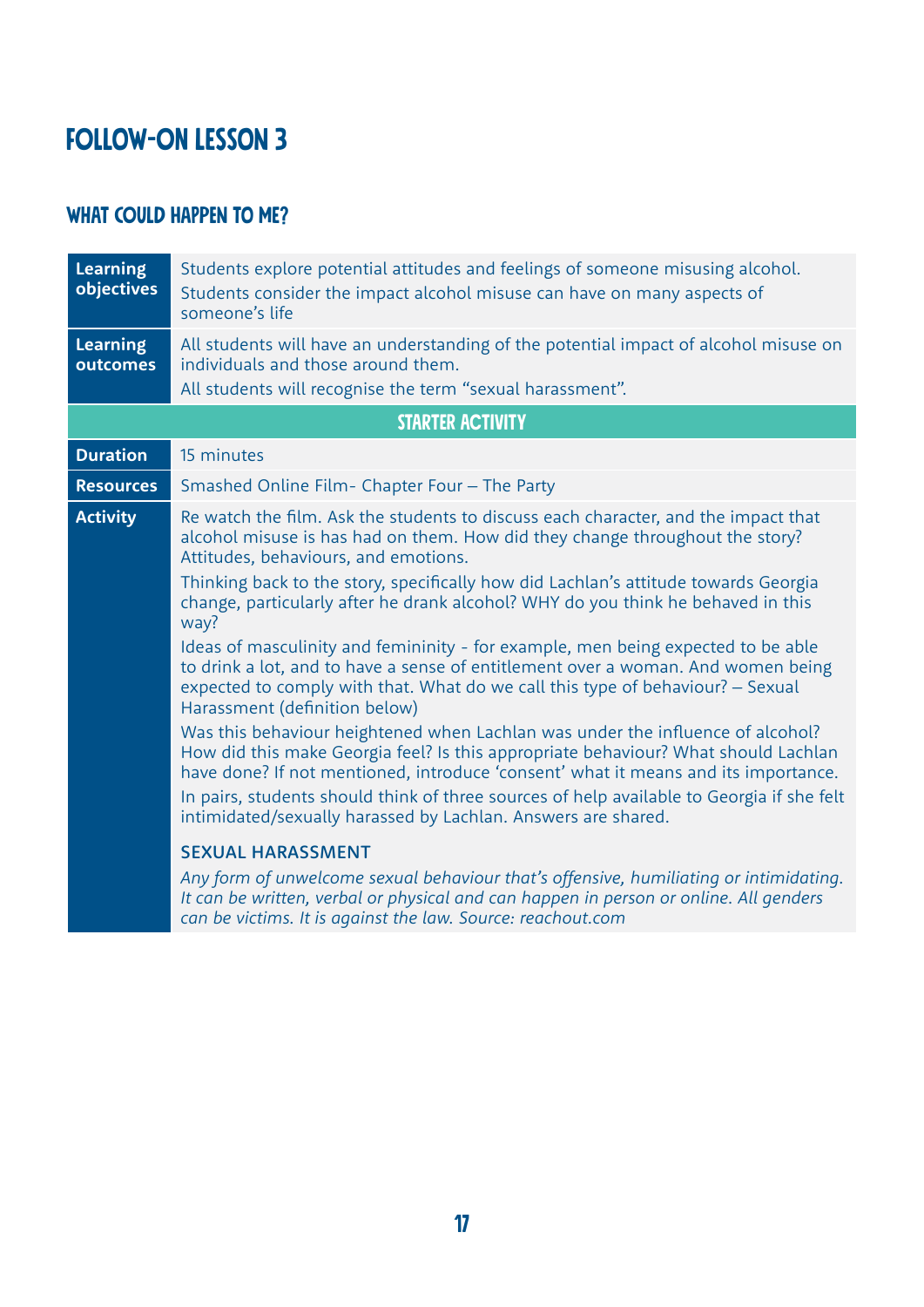# FOLLOW-ON LESSON 3 (CONT.)

| <b>MAIN ACTIVITY</b> |                                                                                                                                                                                                                                                                                                                                                                                                                                                                                                                                                                                                                                                                                                                                                                                                                                                                                                                                                                                                                                                                                                                                          |  |
|----------------------|------------------------------------------------------------------------------------------------------------------------------------------------------------------------------------------------------------------------------------------------------------------------------------------------------------------------------------------------------------------------------------------------------------------------------------------------------------------------------------------------------------------------------------------------------------------------------------------------------------------------------------------------------------------------------------------------------------------------------------------------------------------------------------------------------------------------------------------------------------------------------------------------------------------------------------------------------------------------------------------------------------------------------------------------------------------------------------------------------------------------------------------|--|
| <b>Duration</b>      | 35 minutes                                                                                                                                                                                                                                                                                                                                                                                                                                                                                                                                                                                                                                                                                                                                                                                                                                                                                                                                                                                                                                                                                                                               |  |
| <b>Resources</b>     | Paper and pens                                                                                                                                                                                                                                                                                                                                                                                                                                                                                                                                                                                                                                                                                                                                                                                                                                                                                                                                                                                                                                                                                                                           |  |
| <b>Activity</b>      | In pairs, students must decide on either Jack or Georgia and choose three key words<br>that describe the characters feelings and attitudes at the start of the story. Prompt<br>with questions about friends, school, parents, etc. Each pair must write these words<br>up on the board. Then, using those words, the students have ten minutes to write<br>a letter from their chosen character to their cousin Beth about how they felt at that<br>point in time. They can be creative. What did the enjoy doing at school? Sports?<br>What did they do with friends? Were they excited about their future? Ask for a few<br>examples to be read out (20 mins)<br>Students are asked to think about the same characters feelings at the end of the<br>story. How had their attitudes and feelings changed? Students are asked to write a<br>letter from Jack/Georgia at this point in the story to the Jack/Georgia at the start of<br>the story. What would they say to their younger self? What advice might they give<br>them? How has alcohol impacted on their life? Ask for a few examples to be read out<br>$(20 \text{ mins})$ |  |
|                      | <b>REVIEW, REFLECT AND ASSESS</b>                                                                                                                                                                                                                                                                                                                                                                                                                                                                                                                                                                                                                                                                                                                                                                                                                                                                                                                                                                                                                                                                                                        |  |
| <b>Duration</b>      | 10 minutes                                                                                                                                                                                                                                                                                                                                                                                                                                                                                                                                                                                                                                                                                                                                                                                                                                                                                                                                                                                                                                                                                                                               |  |
| <b>Resources</b>     | <b>Nil</b>                                                                                                                                                                                                                                                                                                                                                                                                                                                                                                                                                                                                                                                                                                                                                                                                                                                                                                                                                                                                                                                                                                                               |  |
| <b>Activity</b>      | Review with the students the contrast between the two letters. How can alcohol<br>misuse affect someone's life negatively? How can having a healthy lifestyle affect it<br>positively? Consider the impact on health, relationships, family, school, attitude and<br>emotions.                                                                                                                                                                                                                                                                                                                                                                                                                                                                                                                                                                                                                                                                                                                                                                                                                                                           |  |
|                      | <b>EXTENSION ACTIVITY</b>                                                                                                                                                                                                                                                                                                                                                                                                                                                                                                                                                                                                                                                                                                                                                                                                                                                                                                                                                                                                                                                                                                                |  |
| <b>Activity</b>      | Students are asked to design a board game on the theme of healthy/unhealthy<br>living. They should research the appropriate facts, and design and create the various<br>components of the game. The game should in some way highlight healthy/unhealthy<br>living including the effects of underage drinking. They should think of a title for the<br>game.                                                                                                                                                                                                                                                                                                                                                                                                                                                                                                                                                                                                                                                                                                                                                                              |  |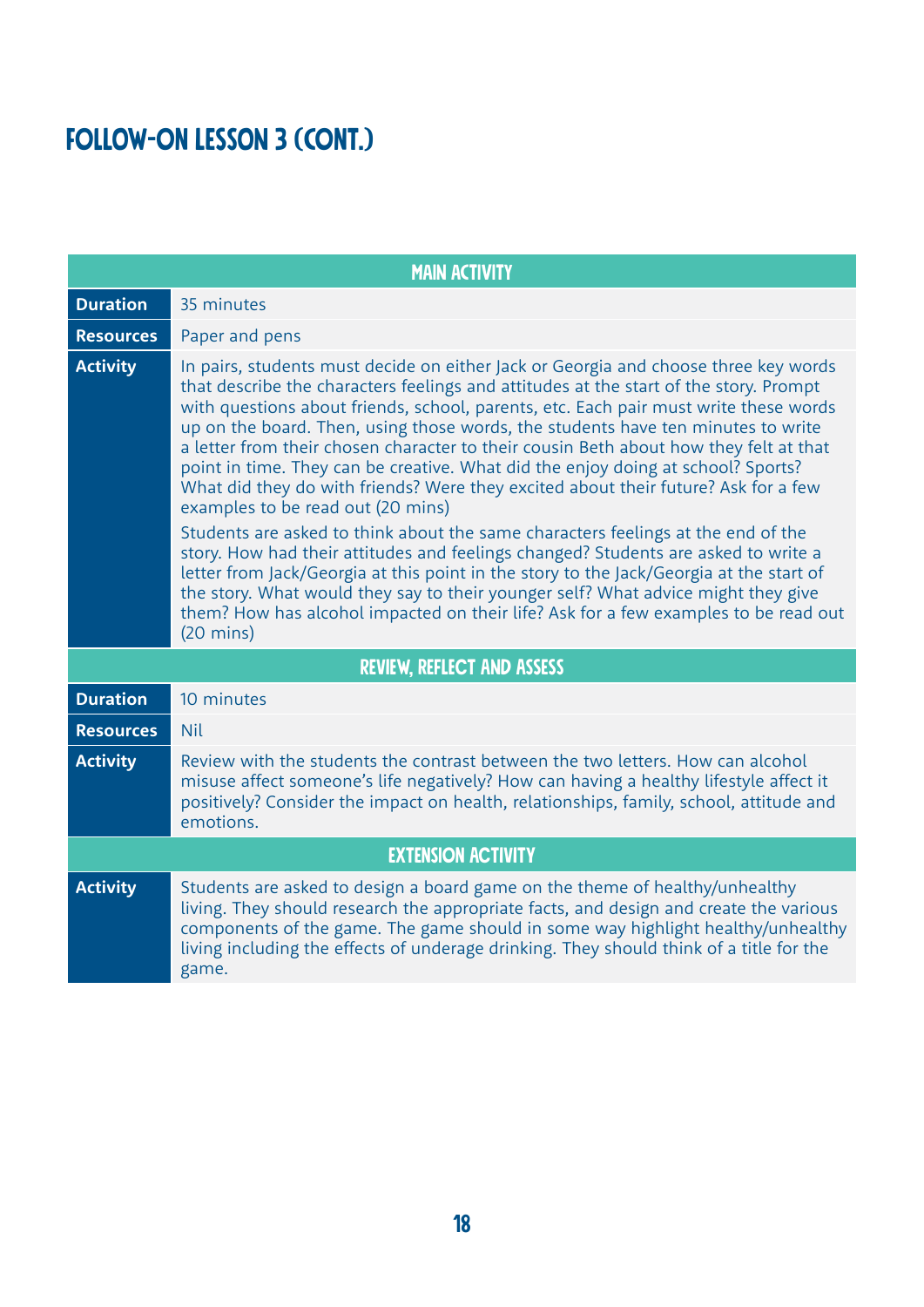# Follow-on Lesson 4

### WHAT DO I WANT TO ACHIEVE AND WHO CAN HELP?

| <b>Learning</b><br>objectives | Students explore positive goals and achieving positive goals.<br>Students consider and self-assess the skills they need to identify and access help.<br>Students explore how asking for help can overcome barriers.                                                                                                                                                                                                   |
|-------------------------------|-----------------------------------------------------------------------------------------------------------------------------------------------------------------------------------------------------------------------------------------------------------------------------------------------------------------------------------------------------------------------------------------------------------------------|
| <b>Learning</b><br>outcomes   | All students will have understanding how alcohol misuse is a barrier to having a<br>healthy, positive, and enjoyable life.<br>All students will be able to identify how positive attitudes and behaviours can<br>contribute towards a healthy lifestyle.<br>All students can identify where to go for confidential help and advice.<br>All students are able to identify strategies for asking for help.              |
|                               | <b>STARTER ACTIVITY</b>                                                                                                                                                                                                                                                                                                                                                                                               |
| <b>Duration</b>               | 10 minutes                                                                                                                                                                                                                                                                                                                                                                                                            |
| <b>Resources</b>              | Paper and pens                                                                                                                                                                                                                                                                                                                                                                                                        |
| <b>Activity</b>               | Image of Me. Students draw an image of themselves, and around that either draw or<br>write key words or pictures that describe where they would like to see themselves in<br>10 years' time. Think about categories such as friends, feelings, sports, hobbies, job,<br>family, house, etc. Discussion. What can stop us achieving goals? How easy is it to<br>achieve goals? What do we have to do to achieve goals? |
|                               | <b>MAIN ACTIVITY</b>                                                                                                                                                                                                                                                                                                                                                                                                  |
| <b>Duration</b>               | 40 minutes                                                                                                                                                                                                                                                                                                                                                                                                            |
| <b>Resources</b>              |                                                                                                                                                                                                                                                                                                                                                                                                                       |
|                               | Smashed Online - Chapter 4 - Choose a Character Resource - Sources of help                                                                                                                                                                                                                                                                                                                                            |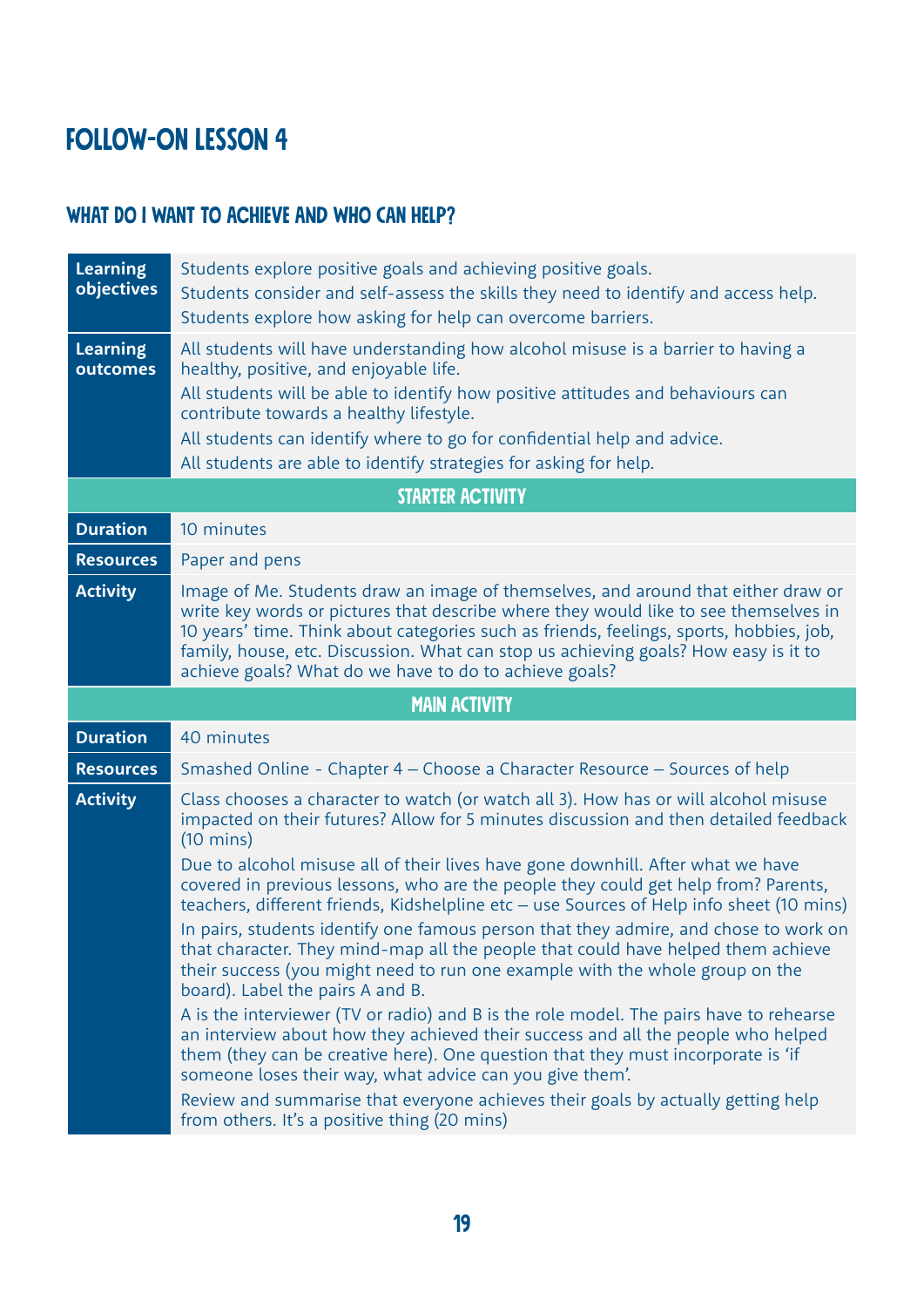# FOLLOW-ON LESSON 4 (CONT.)

### WHAT DO I WANT TO ACHIEVE AND WHO CAN HELP?

| <b>REVIEW, REFLECT AND ASSESS</b> |                                                                                                                                                                                                                                                                                                                          |  |
|-----------------------------------|--------------------------------------------------------------------------------------------------------------------------------------------------------------------------------------------------------------------------------------------------------------------------------------------------------------------------|--|
| <b>Duration</b>                   | 10 minutes                                                                                                                                                                                                                                                                                                               |  |
| <b>Resources</b>                  | <b>Nil</b>                                                                                                                                                                                                                                                                                                               |  |
| <b>Activity</b>                   | Either using an A&B role play as above, or class discussion, or with yourself taking<br>the role of Jack and getting advice from the class to be hot-seated, run activity where<br>the focus is now on Jack's situation. What advice would you give him now? Who can<br>help him? How can he get his life back on track? |  |
| <b>EXTENSION ACTIVITY</b>         |                                                                                                                                                                                                                                                                                                                          |  |
| <b>Activity</b>                   | Design the concept for a website that is aimed specifically at teenagers offering help<br>and guidance on alcohol. What would you want to include on the website - helpline,<br>advice, case studies, legal implications etc.<br>Pupils should pitch their website design as a 'Shark Tank' style activity.              |  |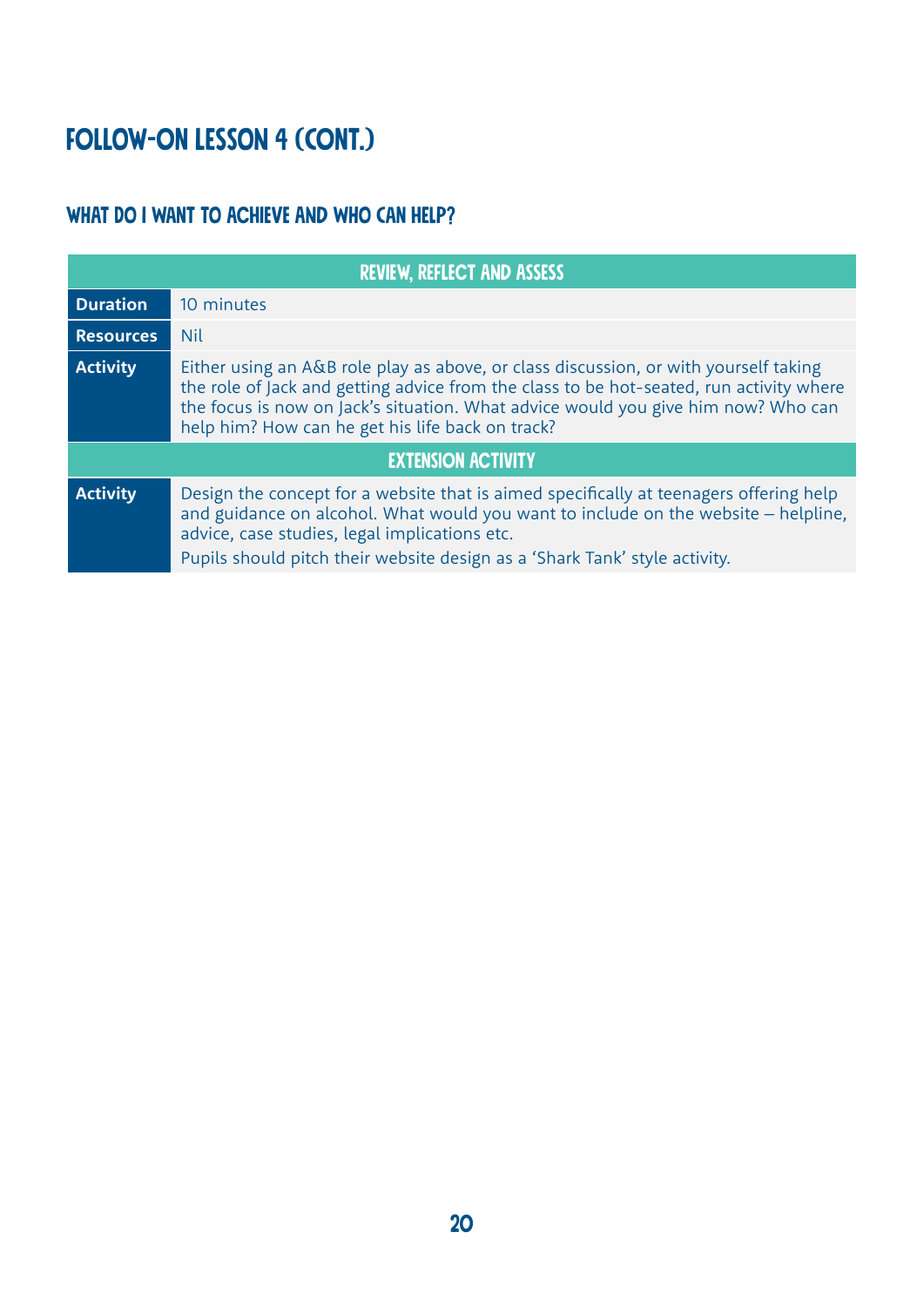## Lesson 4 – Resource

### SOURCES OF HELP

Websites for students, teachers, and parents

#### [www.kidshelpline.com.au](http://www.kidshelpline.com.au)

Kids Helpline is a free, private and confidential 24/7 phone and online counselling service for young people aged 5 to 25. It offers information, guidance and support on a range of topics, including drugs and alcohol.

#### [www.headspace.org.au](http://www.headspace.org.au)

Headspace is the National Youth Mental Health Foundation providing early intervention mental health services online and in person to 12–25-year-olds, along with assistance in promoting young peoples' wellbeing.

#### [www.reachout.com](http://www.reachout.com)

Offers general information on a variety of issues that affect young people with guidance for young people, parents, and schools.

#### [www.alcohol.gov.au](http://www.alcohol.gov.au)

Information on alcohol-related health issues and Australian Government policy.

#### [www.drinkwise.org.au](http://www.drinkwise.org.au)

Site focusing on alcohol and its effects on your body, underage drinking, facts and tips for parents, and tips for safe drinking.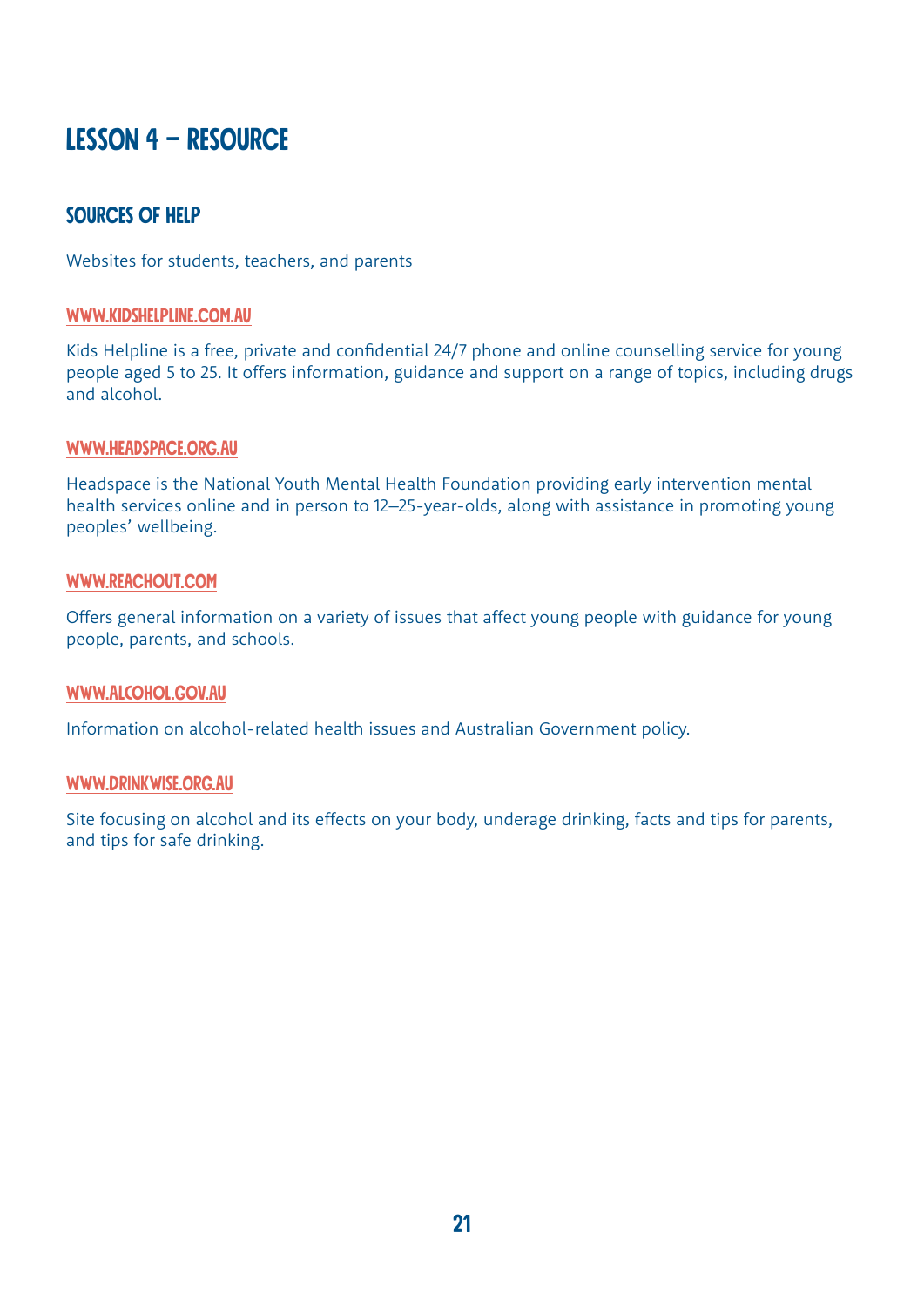# suggestions for further learning activities

You may not have the time to deliver the Scheme of Work supplied but want to follow up by adding activities related to what the students have experienced as part of existing Schemes of Work. Here is a selection of ideas

| Quiz                    | Help young people learn the facts about alcohol by using the quiz from<br>Lesson 1 of the Scheme of Work. It's easy to deliver in form time or as an<br>assembly activity.                                                                       |
|-------------------------|--------------------------------------------------------------------------------------------------------------------------------------------------------------------------------------------------------------------------------------------------|
| Graphic design /<br>art | Students can champion the dangers of underage drinking by creating posters<br>or online adverts. Encourage them to use the challenges and dilemmas the<br>characters faced in the play.                                                          |
| <b>Drama</b>            | Use the scripts from the Scheme of Work, or the play as inspiration for<br>students to create their own scenes, adverts, and plays around underage<br>drinking. Help them to explore peer pressure and create alternative endings<br>to Smashed! |
| <b>Creative writing</b> | Students imagine they are a friend or relative of a character at a point in the<br>play. What might they advise them in an email or letter? Or they can write a<br>newspaper article about the incident at the end of the play.                  |
| <b>Competition</b>      | Young people often have the best ideas. Run a competition where they<br>compete to create campaigns on the dangers of underage drinking,<br>showcasing the best projects.                                                                        |
| <b>Media</b>            | Students can re-create scenes from Smashed on film or make a documentary<br>about the dangers of underage drinking.                                                                                                                              |

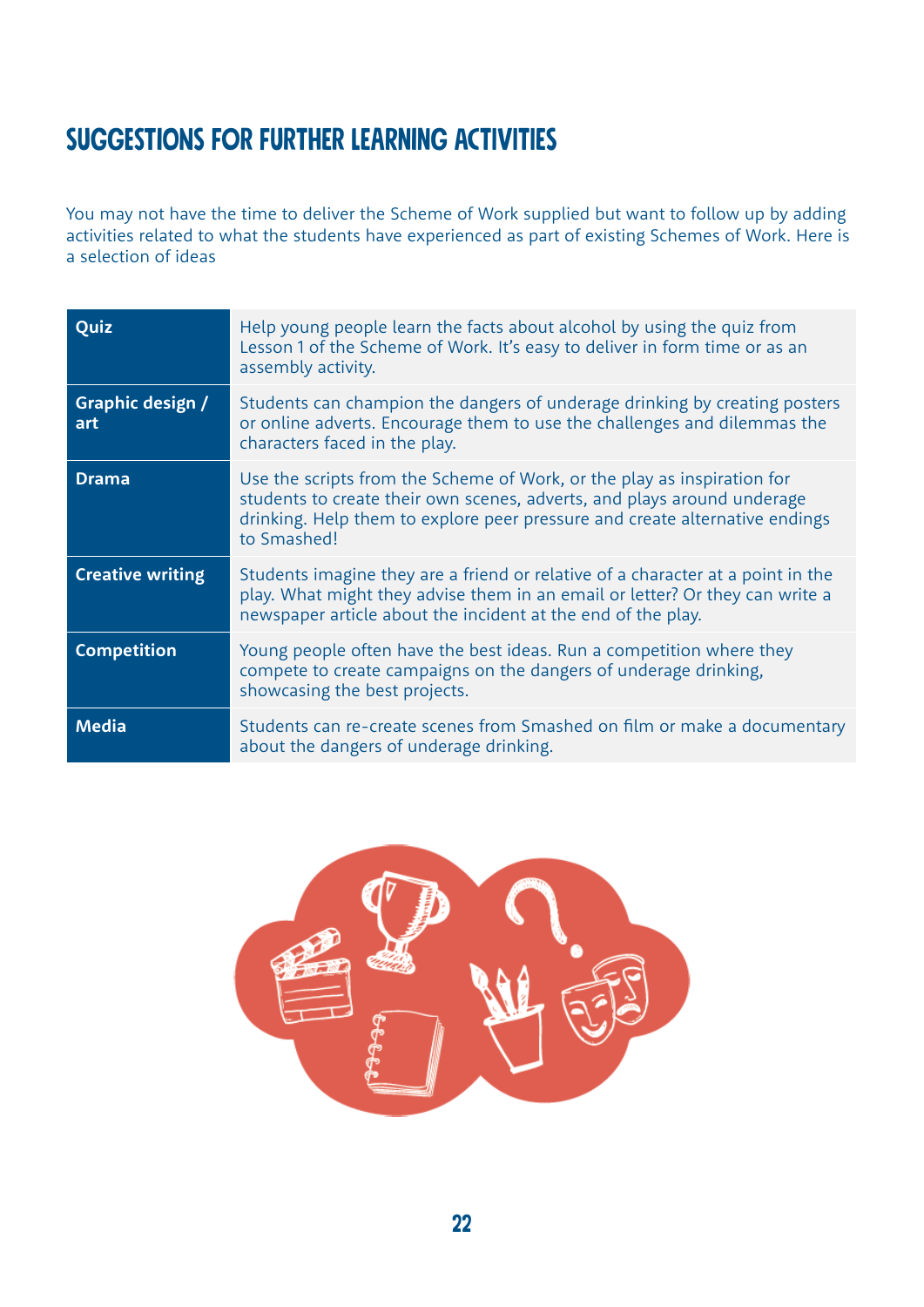# <span id="page-22-0"></span>Curriculum Links Overview

### Australian Curriculum hpe

|                                                                                                                     | <b>LEARNING OBJECTIVES</b>                                                                                                                                                                                                                                 |
|---------------------------------------------------------------------------------------------------------------------|------------------------------------------------------------------------------------------------------------------------------------------------------------------------------------------------------------------------------------------------------------|
| <b>Risks</b>                                                                                                        | Increase knowledge and understanding of the dangers of underage drinking<br>e.g. risks to physical and mental health, the risk of anti-social behaviour,<br>accidents and injury, as well as negative impacts on relationships, school and<br>family life. |
| Contextual<br>factors                                                                                               | Increase knowledge and understanding of the reasons why some people<br>drink alcohol underage, including social influence and peer pressure.                                                                                                               |
| <b>Protective</b><br>strategies and<br>Interpersonal and<br>self-management<br>skills, including<br>decision making | Improve understanding of how to keep safe from harm and develop<br>strategies for resisting peer pressure and making responsible choices around<br>alcohol.                                                                                                |
| <b>Help seeking</b>                                                                                                 | Increase awareness of local resources and services available to young people<br>and /or people they can talk to if they have been affected by alcohol.                                                                                                     |
| <b>Influence values</b><br>and attitudes,<br>challenge social<br>norms                                              | Reduce the number of young people who believe drinking underage is<br>acceptable and who would consider drinking alcohol underage.                                                                                                                         |
| <b>Strand</b>                                                                                                       | Personal, Social and Community Health                                                                                                                                                                                                                      |
| <b>Sub-Strands</b>                                                                                                  | Being Healthy, Safe and Active<br>$\bullet$<br>Communicating and interacting for health and wellbeing<br>$\bullet$<br>Contributing to healthy and active communities<br>$\bullet$                                                                          |
| <b>General</b><br><b>Capabilities</b>                                                                               | Critical and creative thinking<br>$\bullet$<br>Personal and social capability<br>$\bullet$<br>Ethical understanding<br>$\bullet$                                                                                                                           |
| <b>Focus Areas</b>                                                                                                  | Alcohol and other drugs<br>$\bullet$<br>Mental health & wellbeing<br>$\bullet$<br>Relationships and sexuality<br>$\bullet$<br>Safety<br>$\bullet$                                                                                                          |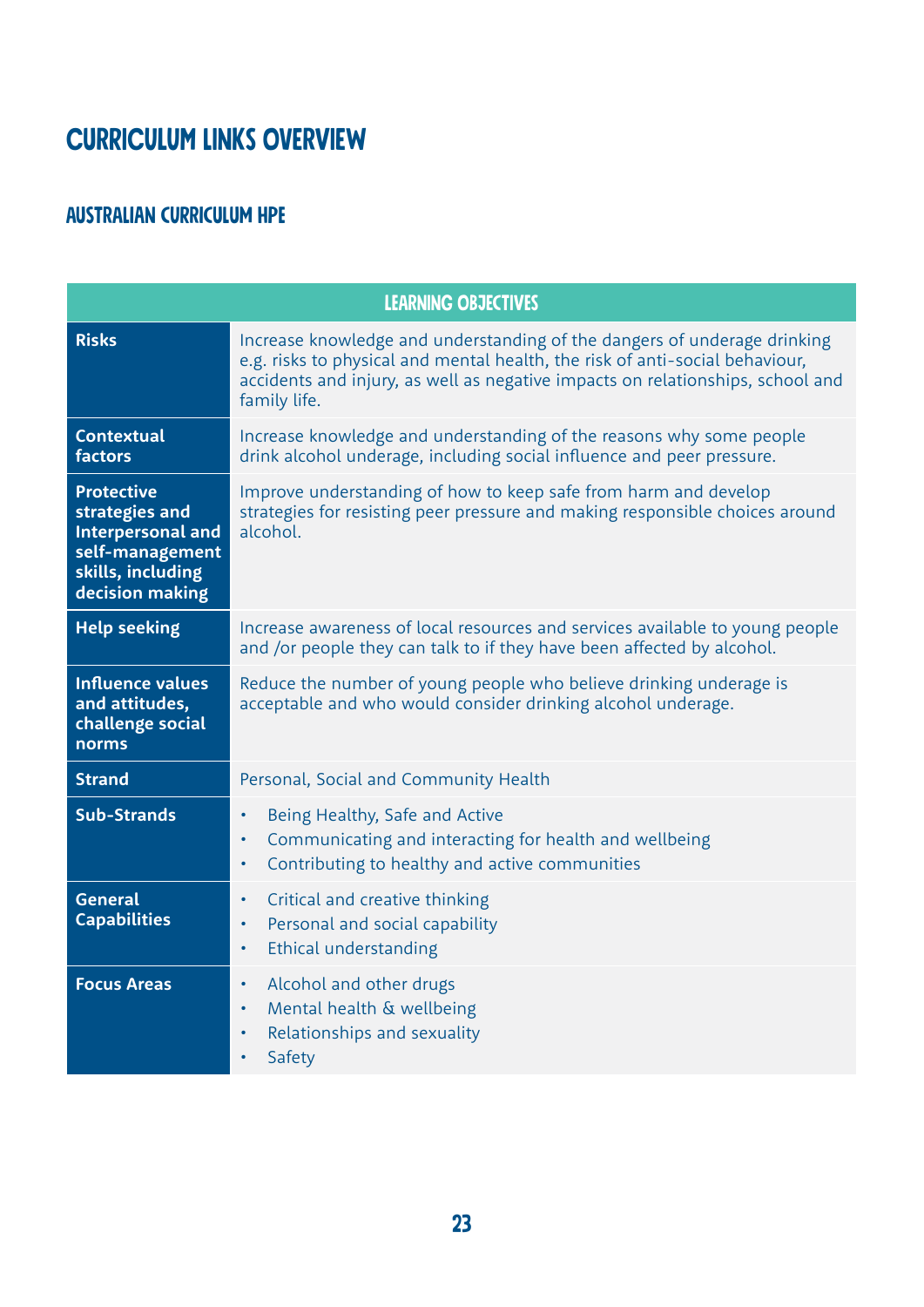|                                   | <b>YEAR 7-8 - BEING HEALTHY SAFE AND ACTIVE</b>                                                                                                                               |
|-----------------------------------|-------------------------------------------------------------------------------------------------------------------------------------------------------------------------------|
| <b>Changes and</b><br>transitions | Evaluate strategies to manage personal, physical and social changes that<br>occur as they grow older                                                                          |
| (ACPPS071)                        | Accessing, assessing health information and services that support<br>$\bullet$<br>young people to effectively manage changes and transitions as they<br>grow older            |
|                                   | investigating the changing nature of peer and family relationships and<br>$\bullet$<br>proposing strategies to manage these changes                                           |
|                                   | developing and evaluating strategies on use of social media, phones<br>$\bullet$<br>and the internet to remain safe and protect and respect the privacy of<br>self and others |
| <b>Help-seeking</b>               | Practise and apply strategies to seek help for themselves or others                                                                                                           |
| (ACPPSO72)                        | examining scenarios to highlight how emotions, dispositions and<br>٠<br>decision-making can affect outcomes                                                                   |
|                                   | collaborating with peers to suggest strategies they could use in<br>$\bullet$<br>emergencies                                                                                  |
|                                   | practising different communication techniques to persuade someone to<br>$\bullet$<br>seek help                                                                                |
|                                   | exploring help-seeking scenarios young people encounter and sharing<br>$\bullet$<br>strategies for dealing with each situation                                                |
| <b>Making healthy</b>             | Investigate and select strategies to promote health, safety and wellbeing.                                                                                                    |
| and safe choices<br>(ACPPSO73)    | investigating reasons why young people choose to use or not use drugs,<br>٠<br>and proposing strategies to make informed choices                                              |
|                                   | proposing and practising strategies for celebrating safely, including<br>$\bullet$<br>assertiveness, refusal skills, planning travel arrangements, contingency<br>plans       |
|                                   | examining strategies for safe practices in different environments<br>٠                                                                                                        |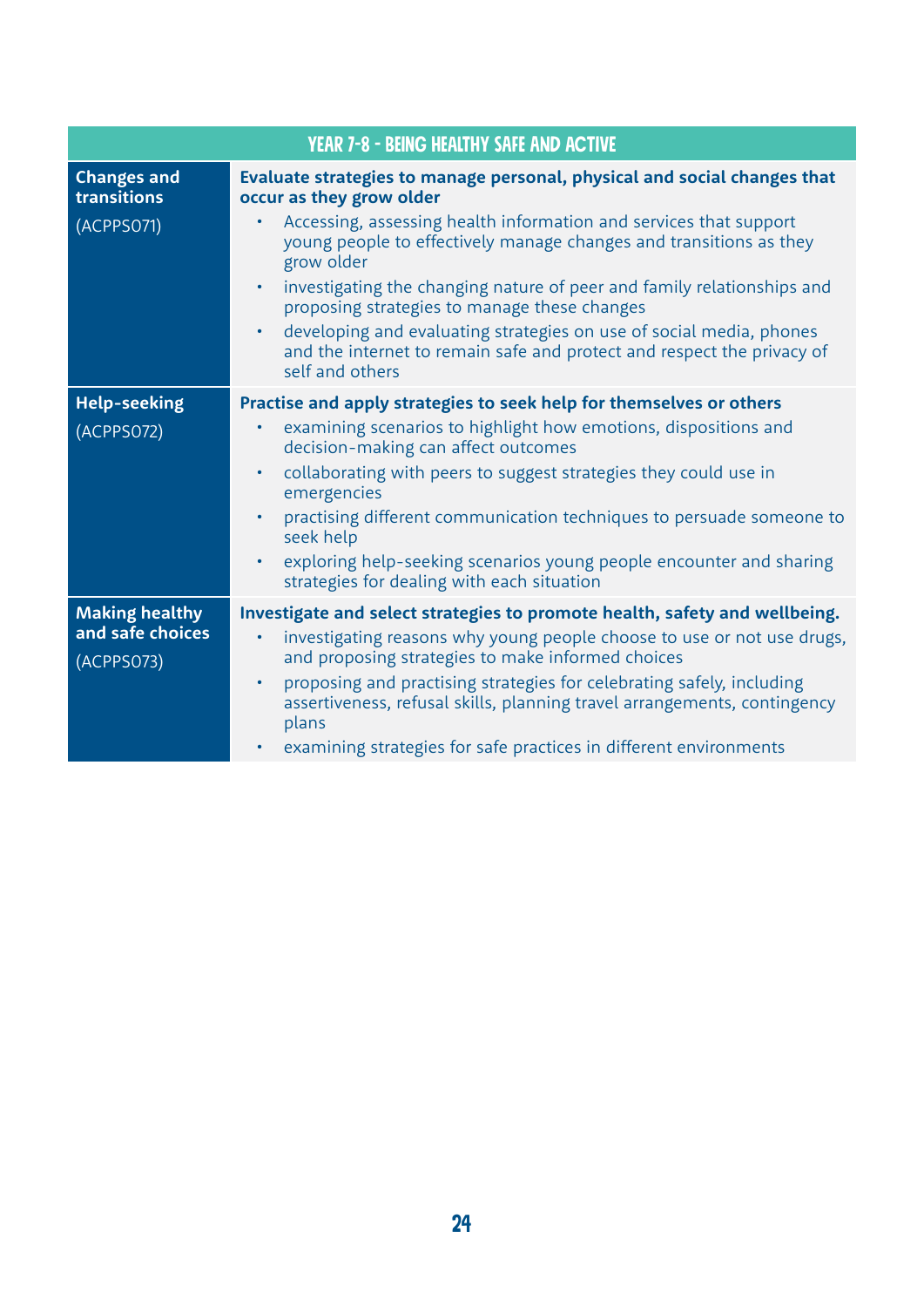|                                                    | <b>YEAR 7-8 - BEING HEALTHY SAFE AND ACTIVE</b>                                                                                                                                                                                                                                                                                                                                                                                                                                                                                                                                                                                    |
|----------------------------------------------------|------------------------------------------------------------------------------------------------------------------------------------------------------------------------------------------------------------------------------------------------------------------------------------------------------------------------------------------------------------------------------------------------------------------------------------------------------------------------------------------------------------------------------------------------------------------------------------------------------------------------------------|
| <b>Interacting with</b><br>others                  | Investigate the benefits of relationships and examine their impact on their<br>own and others' health and wellbeing                                                                                                                                                                                                                                                                                                                                                                                                                                                                                                                |
| (ACPPSO74)                                         | examining how individuals, family and peer groups influence people's<br>$\bullet$<br>behaviours, decisions and actions<br>analysing how their relationships influence behaviours and actions<br>$\bullet$<br>analysing how behaviours, actions, and responses to situations change<br>$\bullet$<br>depending on whether they are by themselves, with friends or with<br>family<br>recognising the impact bullying and harassment can have on<br>$\bullet$<br>relationships, including online relationships<br>exploring skills and strategies needed to communicate and engage in<br>$\bullet$<br>relationships in respectful ways |
| Understanding<br>emotions                          | Analyse factors that influence emotions, and develop strategies to<br>demonstrate empathy and sensitivity                                                                                                                                                                                                                                                                                                                                                                                                                                                                                                                          |
| (ACPPSO75)                                         | investigating personal, social and cultural factors that influence the way<br>$\bullet$<br>individuals respond emotionally to different situations<br>exploring different viewpoints, practising being empathetic and<br>$\bullet$<br>considering alternative ways to respond<br>recognising and interpreting emotional responses to stressful situations<br>$\bullet$<br>and proposing strategies for managing these responses<br>exploring the impact of different ways of communicating, how these<br>$\bullet$<br>impact on emotions and can show respect (or not) for self and others                                         |
| <b>Health literacy</b><br>(ACPPS076)               | Evaluate health information and communicate their own and others'<br>health concerns<br>analysing the credibility of health messages conveyed by different<br>sources in terms of bias, reliability and validity and applying credible<br>information to health-related decisions<br>• proposing ways to support others who are going through a challenging<br>time                                                                                                                                                                                                                                                                |
|                                                    | YEAR 7-8 - CONTRIBUTING TO HEALTHY AND ACTIVE COMMUNITIES                                                                                                                                                                                                                                                                                                                                                                                                                                                                                                                                                                          |
| <b>Community</b><br>health promotion<br>(ACPPSO77) | Plan and use health practices, behaviours and resources to enhance<br>health, safety and wellbeing of their communities<br>investigating preventive health practices relevant to young people, and<br>designing and implementing health promotion activities targeting these<br>practices                                                                                                                                                                                                                                                                                                                                          |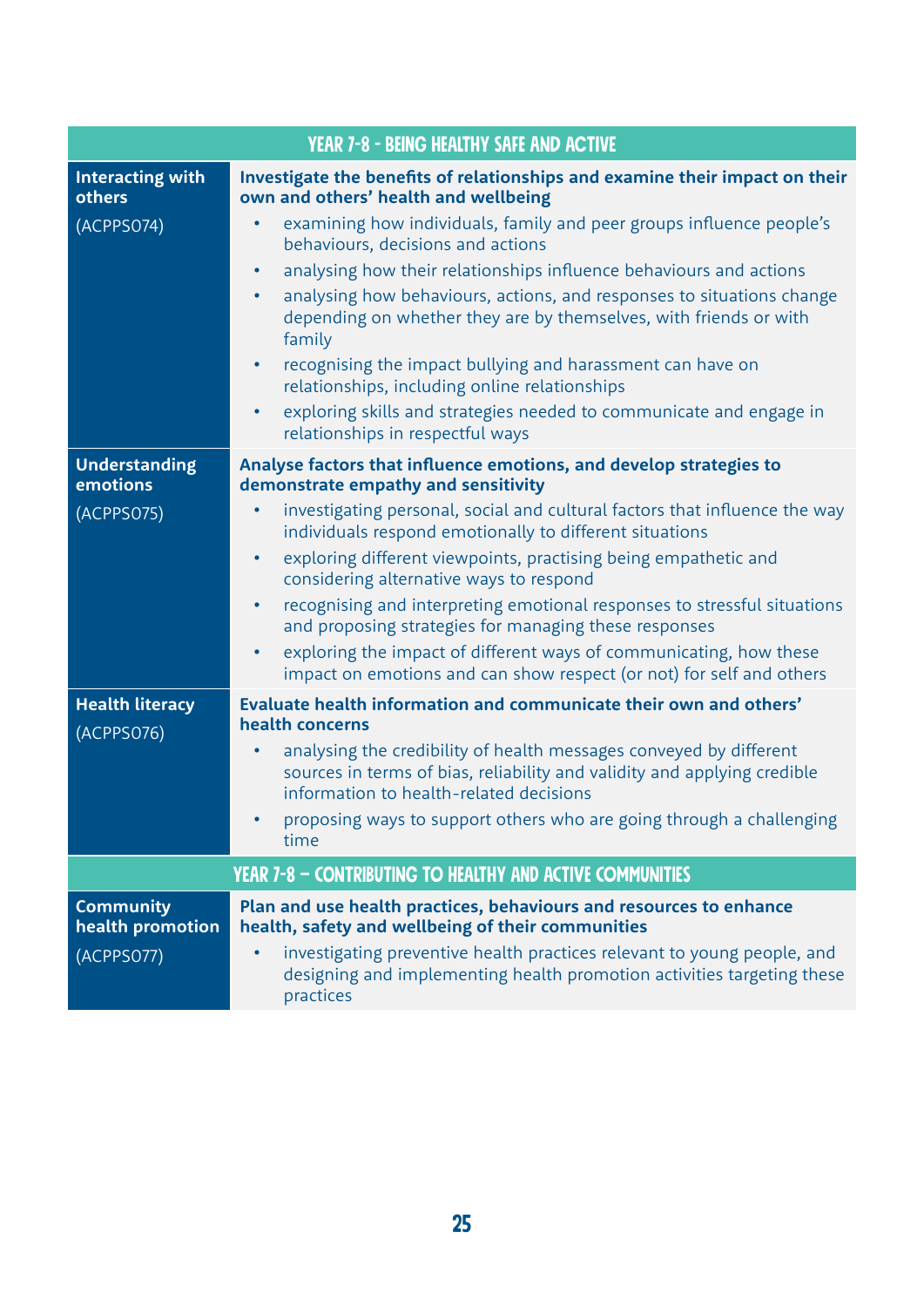|                                                         | <b>YEAR 9-10 - BEING HEALTHY SAFE AND ACTIVE</b>                                                                                                                                                                                                                                                                                                                                                                                                                                                                                                                                                                 |
|---------------------------------------------------------|------------------------------------------------------------------------------------------------------------------------------------------------------------------------------------------------------------------------------------------------------------------------------------------------------------------------------------------------------------------------------------------------------------------------------------------------------------------------------------------------------------------------------------------------------------------------------------------------------------------|
| <b>Identities</b><br>(ACPPS089)                         | Evaluate factors that shape identities and critically analyse how<br>individuals impact the identities of others.<br>analysing how societal norms, stereotypes and expectations influence the<br>way young people think about their bodies, abilities, gender, sexuality,<br>food, physical activity, sexual health, drugs and/or risk-taking behaviours<br>analysing the role of family, friends and community in supporting an<br>$\bullet$<br>individual's identities, and proposing strategies to enhance their own and<br>others' wellbeing                                                                 |
| <b>Changes and</b><br>transitions<br>(ACPPS090)         | Examine the impact of changes and transitions on relationships<br>practising skills to deal with challenging or unsafe situations, such as<br>$\bullet$<br>refusal skills, communicating choices, expressing opinions and initiating<br>contingency plans<br>asserting their stance on a situation, dilemma or decision by expressing<br>$\bullet$<br>thoughts, opinions and beliefs that acknowledge the feelings of others<br>assessing behavioural expectations in different relationships and<br>$\bullet$<br>social situations, and examining how these expectations can influence<br>decisions and actions |
| <b>Help-seeking</b><br>(ACPPS091)                       | Plan, rehearse and evaluate options for managing situations where their<br>own or others' health, safety and wellbeing may be at short or long term<br>risk<br>proposing and practising a range of realistic responses to scenarios<br>$\bullet$<br>where peers are encouraging them to take unnecessary risks                                                                                                                                                                                                                                                                                                   |
| <b>Making healthy</b><br>and safe choices<br>(ACPPSO92) | Propose, practise and evaluate responses in situations where external<br>influences may impact on their ability to make healthy and safe choices.<br>exploring external influences on sexuality and sexual health behaviours,<br>$\bullet$<br>and recognising the impact that decisions and actions can have on own<br>and others' health and wellbeing<br>evaluating the influence of personal, social, environmental and cultural<br>$\bullet$<br>factors on decisions and actions young people take in relation to their<br>health, safety and wellbeing                                                      |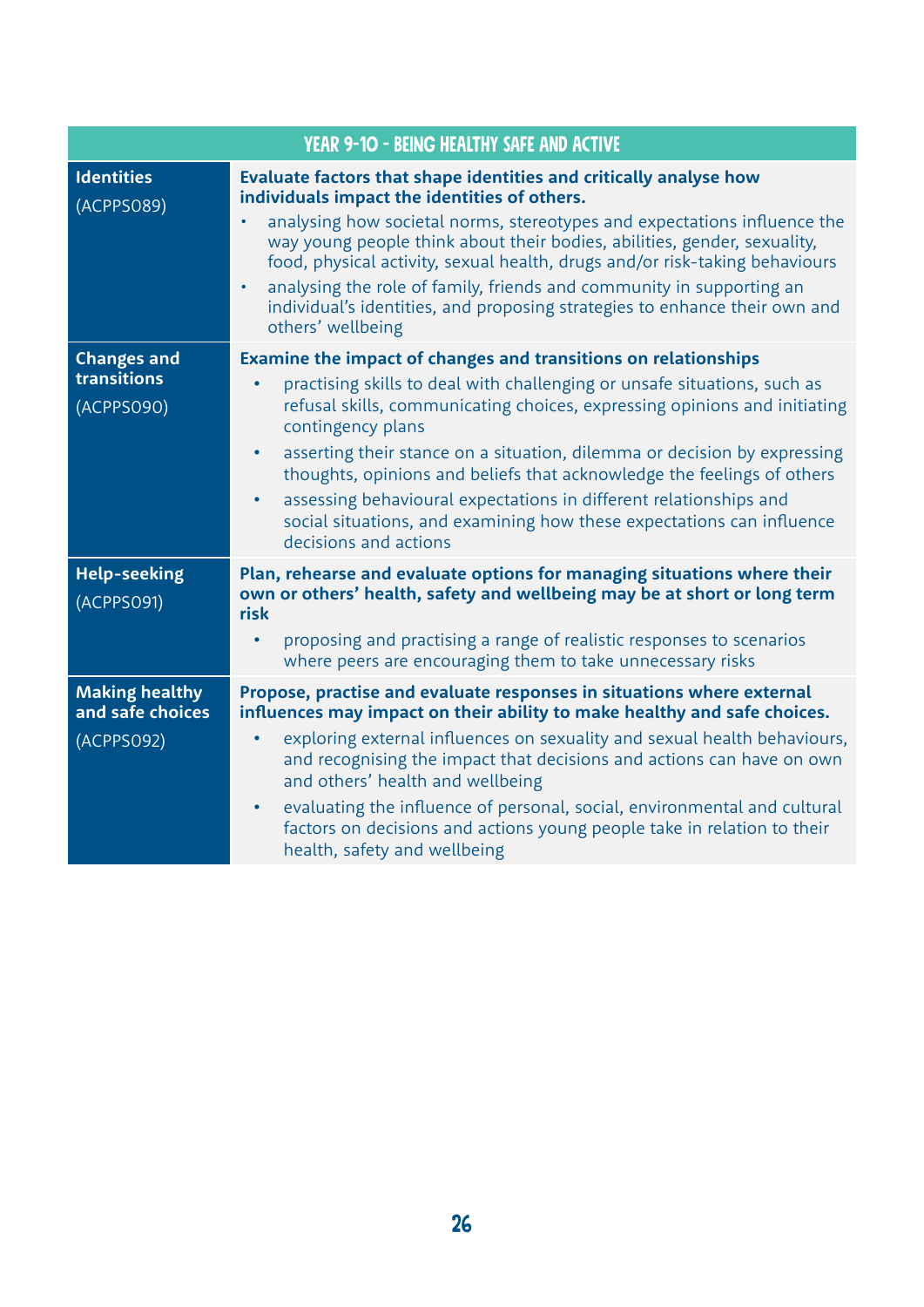| <b>YEAR 9-10 - COMMUNICATING AND INTERACTING FOR HEALTH AND WELLBEING</b> |                                                                                                                                                                                          |
|---------------------------------------------------------------------------|------------------------------------------------------------------------------------------------------------------------------------------------------------------------------------------|
| <b>Interacting with</b><br>others                                         | Investigate how empathy and ethical decision making contribute to<br>respectful relationships                                                                                            |
| (ACPPS093)                                                                | investigating the characteristics of positive, respectful relationships and<br>$\bullet$<br>the rights and ethical responsibilities of individuals in relationships                      |
|                                                                           | investigating how the balance of power influences the nature of<br>$\bullet$<br>relationships and proposing actions that can be taken when a<br>relationship is not respectful           |
|                                                                           | comparing own decisions with those of others and acknowledging<br>$\bullet$<br>others' right to act differently and to change their mind                                                 |
| <b>Understanding</b><br>emotions                                          | Evaluate situations and propose appropriate emotional responses and<br>then reflect on possible outcomes of different responses                                                          |
| (ACPPS094)                                                                | proposing strategies for managing emotional responses and resolving<br>$\bullet$<br>conflict in a family or social situation or online environment                                       |
|                                                                           | analysing interactions where emotional responses may not be<br>$\bullet$<br>immediately apparent and reflecting on the possible consequences of<br>not recognising the emotions involved |
| <b>Health literacy</b><br>(ACPPS095)                                      | Critically analyse and apply health information from a range of sources to<br>health decisions and situations                                                                            |
|                                                                           | critiquing and selecting the most suitable and reliable sources of health<br>$\bullet$<br>information according to the decision that needs to be made                                    |
|                                                                           | examining actions to take greater responsibility in relation to their own<br>$\bullet$<br>health                                                                                         |
|                                                                           | evaluating strategies and actions to increase personal safety and<br>$\bullet$<br>planning to promote these in the school and community                                                  |